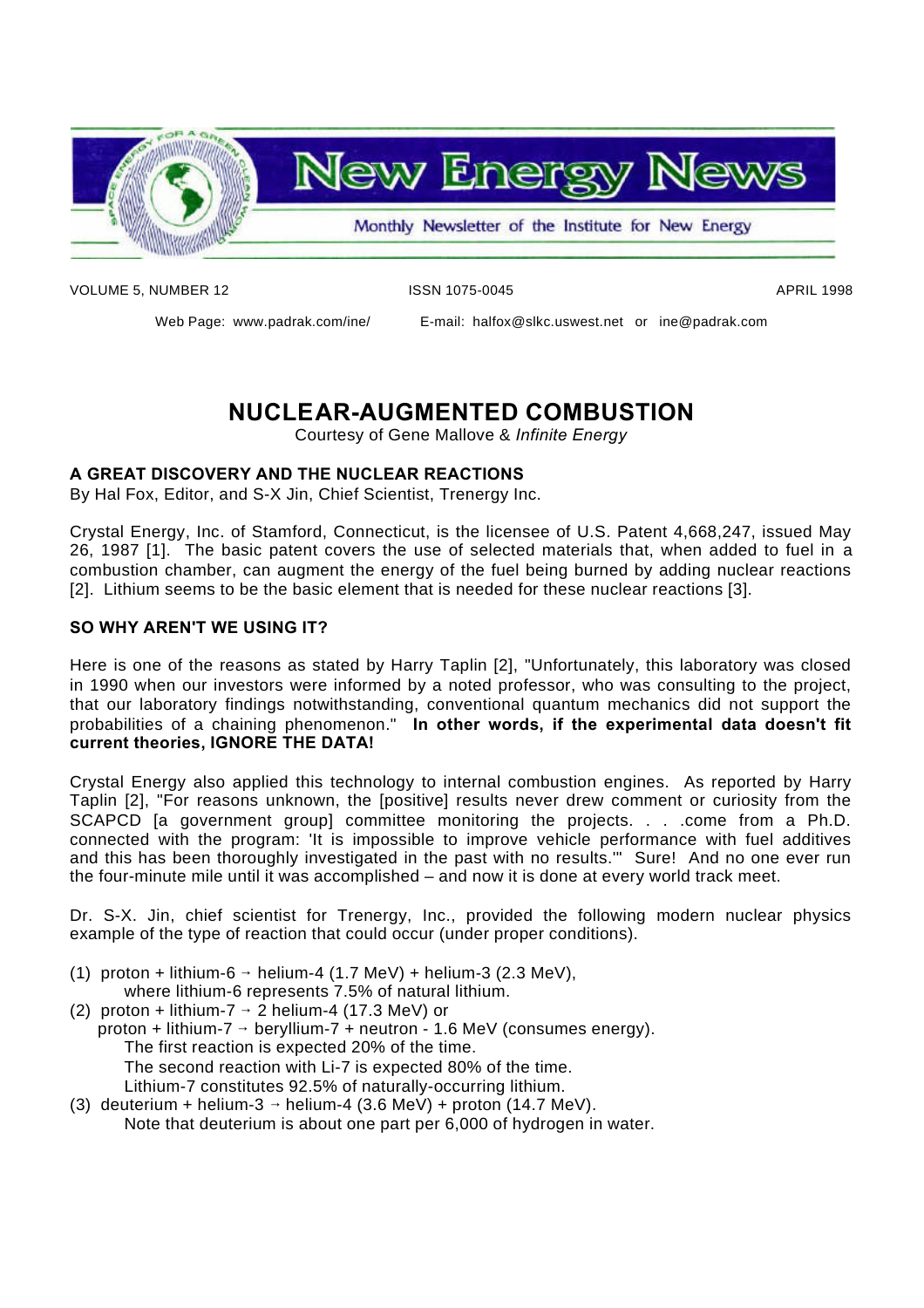The above is a more complete description of the type of nuclear reactions that can occur with lithium and a proton source **provided that there is sufficiently-high energy.** The above is classical nuclear physics and accepted by the scientific community without any problem. The difficulty is that current scientific models do not allow for these reactions to occur except at very high energy levels.

**The measured augmented energy shown in many experiments [2] is an anomaly -- unexpected experimental results. The next step is to find out why these reactions can occur in the experiments that have been conducted. More experiments and more sophisticated instrumentation may be needed. The end result may be a major step forward in the understanding of nuclear reactions.** This is the process by which new science replaces old science. We are indebted to the persistence of groups like Crystal Energy, Inc. who continue in the face of professorial decrees that **"it can't happen.**"

[1] Eugene Mallove, "Nuclear Augmented Combustion Emerges", *Infinite Energy*, Vol 3, No 18, 1998, pp 11-13.

[2] Harry R. Taplin, "Augmented Combustion: A brief History and Assessment", op cit, pp 15-22.

[3] William D. Gwinn, "The Lithium-Fast Proton Nuclear Reaction **Light Element Fission**

**INE NEW-ENERGY SYMPOSIUM August 14-15, 1998**

#### **Call For Papers**

Please submit abstracts by May 15, 1998 to the NEN office.

Deadline for papers July 15, 1998.

Meeting will be held at the University of Utah Union Building on Friday and Saturday, August 14-15, 1998. Cost, if paid by 1 August1998, is \$100 for members and \$125 for non-members (\$150 at the door).

All papers accepted for presentation will be published in the *Journal of New Energy*. The journal will be available immediately after the conference.

Author's are encouraged to send their abstracts immediately. The editorial staff of the *Journal of New Energy* will select the papers to be presented. Author's will have from 30 minutes to one hour for their presentation depending on the number of papers that qualify for presentation. If excess papers are offered, new-energy experimental papers will be given preference.

**FIVE YEARS AND GROWING**

Description and Comments", op cit, pp 23-24.

By Hal Fox, Editor-in-Chief, *New Energy News*

For five years *NEN* has been reporting on anti-gravity; energy-producing, solid-state circuits; magnetic motors; cold fusion; transmutation; torsion fields; and many other new-energy topics. In Volume 1, number 1, we stated the main purpose of *New Energy News* as follows:

"The main purpose of *New Energy News* is to provide unifying communications that will serve to promote the use of **new energy systems to help resolve the world's environmental problems.** There are in existence, in various parts of the world, working models of clean energy devices and systems based on **hydrogen, cold fusion, rotating space-energy machines, solid-state space energy generators, or space-energy devices.** In addition, there are new developments in theoretical science that can now explain how some of these new-energy systems work. Therefore, *New Energy News* will publish summaries of the latest developments, sources of information, and abstracts of technical papers that are related to the research, development, and commercialization of new-energy devices."

We have adhered to that purpose. For example, during the past five years we have reported on the following:

 A magnetic art work from Norway that runs continually.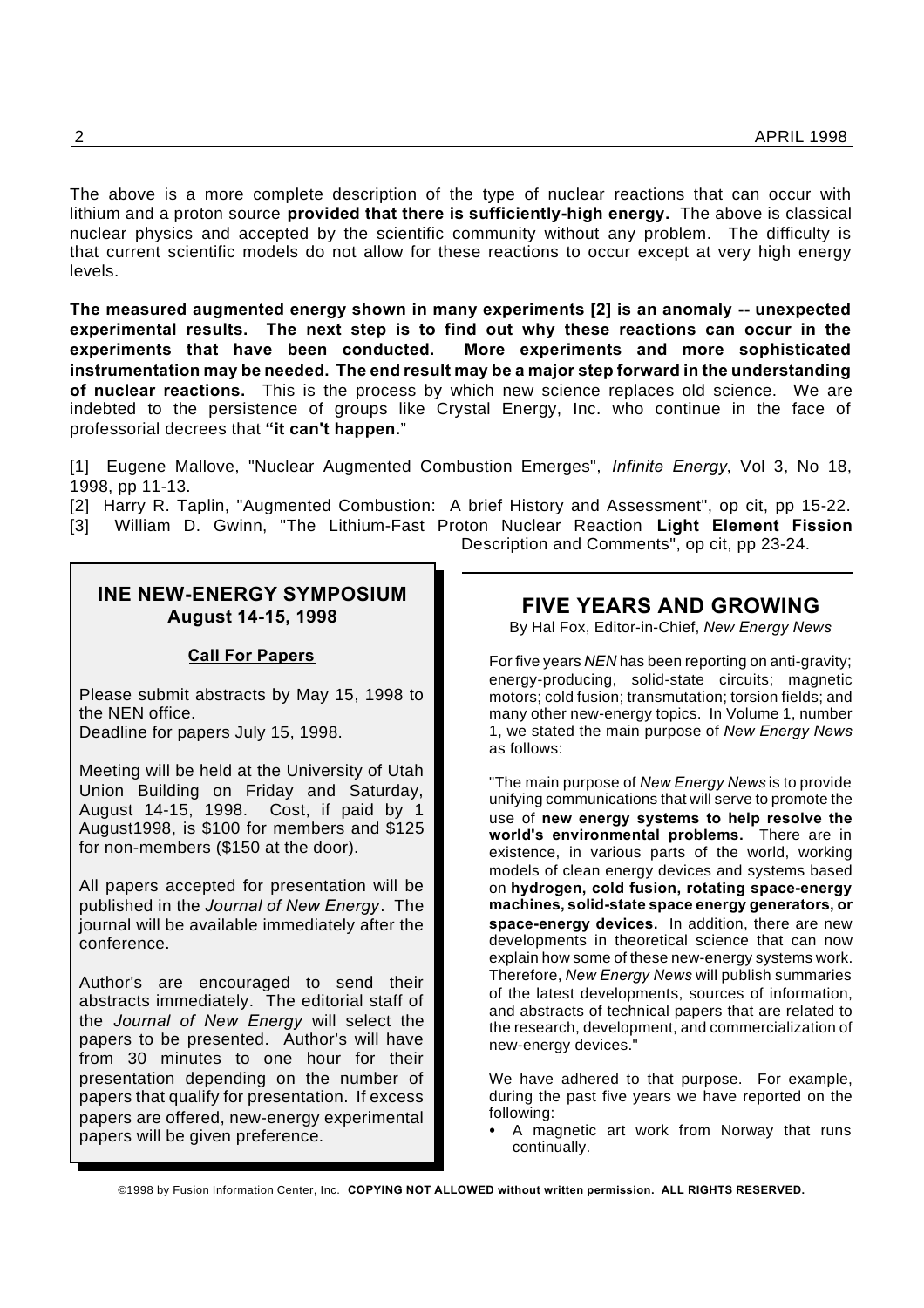- An antigravity experiment from Finland.
- Several cold fusion devices.
- The beginning of International Conferences on Low-Energy Nuclear Reactions.
- Torsion fields.
- An answer to the red-shift of light from distant stars.
- Gravity waves with superluminal velocity.
- The ups and downs of the Takahashi magnetic motor.
- Plasma-injected transmutation.
- Solid-state circuits that produce excess energy. And many other topics.

#### **Contrary to our expectations five years ago, there is still a scarcity of new-energy devices that appear destined for commercialization in 1998.** However, there is some good news on coming events:

- 1. Kohei Minato's magnetic motor (claimed to be over unity) is to be distributed by a U.S. firm. Public announcement pending.
- 2. BlackLight Power (whose stock went from \$0.75 to \$1500) is being supported, in part, by electric utility companies.
- 3. We expect to get further information on the construction of torsion field generators.
- 4. Gravity-wave detectors may be mass produced.
- 5. Charge-cluster technology may be supported by government contracts.
- 6. Room-temperature superconductivity will become more accepted.
- 7. More news is expected on optical computers.
- 8. New announcements on over-unity solid-state circuits expected.
- 9. Low-energy Transmutation will become acceptable to more scientists.
- 10. More surprises.

Our expectations are that before the turn of the century there will be more new-energy devices and systems announced, invented, developed, and/or commercialized. **Even more important, we forecast that the government will begin to provide some support for new-energy research and development.** Don't cut off the electric power and the natural gas lines to your home just yet. However, by the year 2000, we believe that there may well be competitive new-energy devices and systems that will soon be replacing power lines and gas connections.

**One item that we have neglected: The holding of meetings of the Institute for New Energy.** No longer. The scheduled INE New-Energy Symposium to be held August 14-15, 1998 in Salt Lake City, Utah, will be the place for an INE membership meeting and the election of directors and officers. Bring your

#### membership card. **Get those abstracts to us by May 15, 1998!**

Perhaps the best achievements of the INE have been the following:

First, the INE president, Dr. Patrick Bailey, has established, maintained, and updates an internet web site. Second, INE has published 60 monthly newsletters, possibly the best monthly publication devoted to new-energy topics. We must give great thanks to the Fusion Information Center for its financial and production support of *New Energy News* for this five-year effort.

*If all the members work together, we should become one of the best and most i n f l u e n t i a l e n e r g y m e m b e r s h i p organizations in the world. Let's do it!*

# **Rad-Waste**

#### **HANFORD PROBLEM (PERSISTS)**

Matthew L. Wald (Washington), "Admitting Error at a Weapons Plant," *The New York Times*, 23 Mar. 1998, p A10.

#### NEN SUMMARY

After nearly 50 years, the managers at the Hanford Site in eastern Washington are admitting that their assessment of the safety of the Rad-waste storage facilities was erroneous. Due to lack of detailed knowledge of the reaction of the "vadose zone" soil layer (on which the storage tanks were constructed) and the radioactive liquids, the leaks from some 68 tanks out of the 149 single-shell tanks at Hanford have contaminated the ground water in the area, only a few miles from the Columbia river.

Although Hanford has not produced plutonium since 1987, it has become the largest Rad-waste dump in the US. Nearly 54 million gallons of radioactive wastes are stored there – in liquid, sludge, and dried salt forms – in 177 underground tanks. The oldest tanks are more than 50 years old, and the 149 singleshell tanks were expected to leak eventually. But the Department had assured both the government and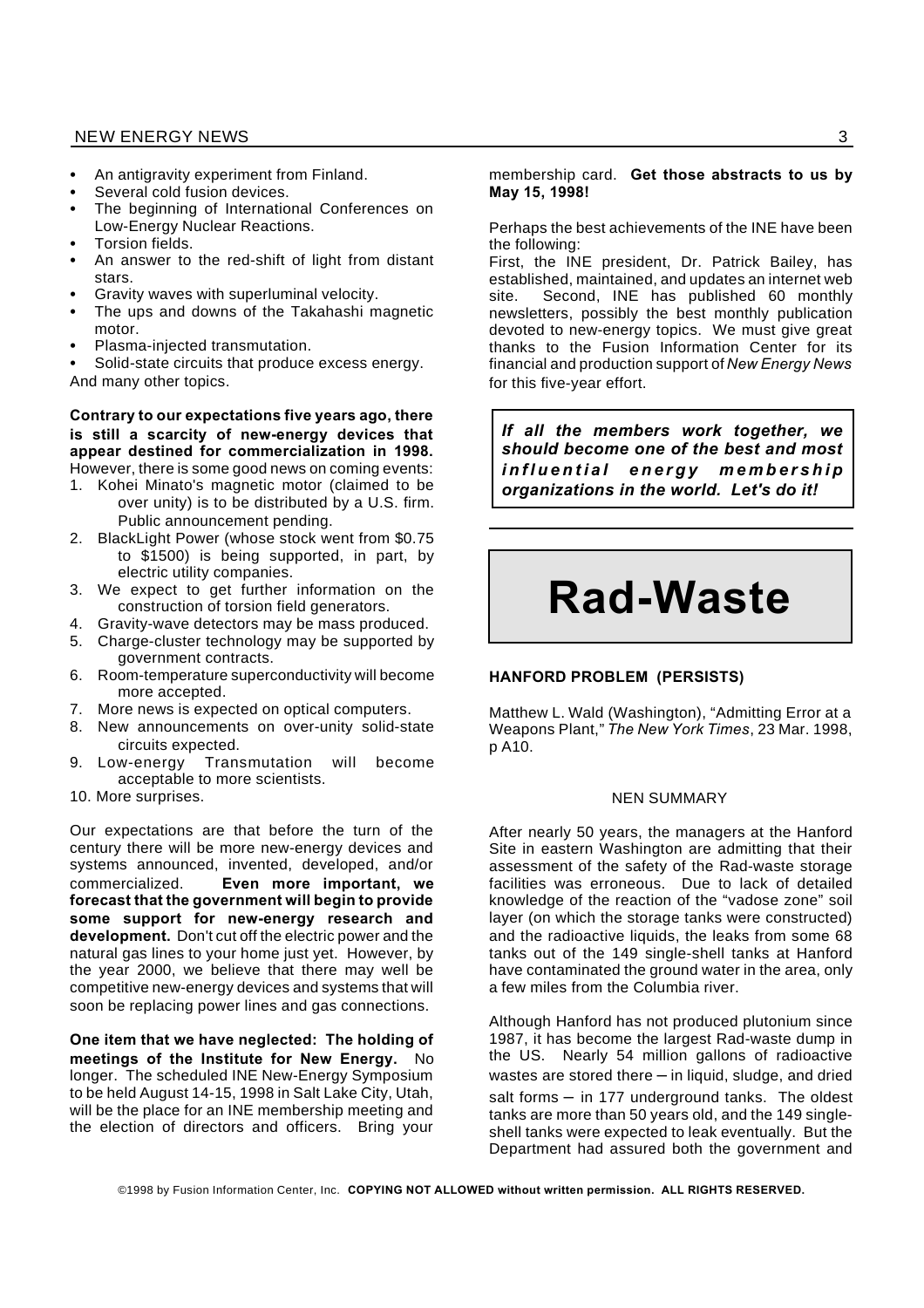Washington residents that no waste would reach the ground water in the next 10,000 years, at least. Wrong estimate, high-level rad-waste is already there.

Not until November 1997 did the local Energy Department officials acknowledge this fact, due to the

What's Happening.... About 900,000 gallons of rad-waste has leaked into the soil from 68 of the 149 single-shell tanks at the DOE's nuclear waste dump in Hanford, Wash. These leaks have contaminated the ground water moving toward the Columbia River. only a few miles away. Shown here are some possible ways the waste has reached ground water.

| <b>Bore hole Waste</b><br>leaked from<br>tanks reached<br>bore holes drilled<br>to take soil<br>samples, which<br>funneled waste<br>farther down into<br>soil layers. |                     | Gravel Placed to<br>protect workers from<br>contamination, it<br>increased rainwater<br>flow through the<br>contaminated soil and<br>enabled leads to<br>reach ground water<br>faster. |      | <b>Tank Waste</b><br>leaked from<br>tanks moved<br>through the<br>soil with<br>rainwater flow<br>to ground<br>water. |      | Pipes Used<br>to fill tanks<br>with waste,<br>some may<br>have leaked<br>at connecting<br>points. |  |
|-----------------------------------------------------------------------------------------------------------------------------------------------------------------------|---------------------|----------------------------------------------------------------------------------------------------------------------------------------------------------------------------------------|------|----------------------------------------------------------------------------------------------------------------------|------|---------------------------------------------------------------------------------------------------|--|
|                                                                                                                                                                       |                     |                                                                                                                                                                                        | Rain |                                                                                                                      | Rain |                                                                                                   |  |
| 861                                                                                                                                                                   |                     | E.<br>n en                                                                                                                                                                             |      | Radioactive<br>Waste                                                                                                 |      |                                                                                                   |  |
|                                                                                                                                                                       | <b>Ground water</b> |                                                                                                                                                                                        |      |                                                                                                                      |      |                                                                                                   |  |

Source: General Accounting Office / New York Times

actions of two whistle-blowers. Washington State Department of Ecology project manager for the site, Suzanne L. Dahl, said the Energy Department's position on the problem was, in part, "wishful thinking." Warnings dating back to 1989 that the Department needed to be paying closer attention to issue of leakage and contamination were nearly ignored, according to a report released by the General Accounting office in March. At this time, about 900,000 gallons have already leaked into the soil.

"The Department of Energy has been sticking its head in the contaminated sand, for years," said Sen. Ron Wyden (D) from Oregon, just across the Columbia River. The Department had officially denied the existence of the problem for years. Sen. Wyden complained, "The Department of Energy just keeps doing business as usual, excuses as usual." Sen. John Glenn (D) of Ohio, who urged more vigorous monitoring of the soil contamination six years ago, said, "After all this inexcusable delay, continued failure to plan and implement an assessment program

will raise serious questions about whether DOE should remain in charge of this program."

DOE's long term plans are for a decades-long program of pumping wastes from the tanks to a factory where they would be mixed into glass, to immobilize them, but not make them any less toxic. The Energy Department estimates that this approach will cost about \$50 billion, not including the cleanup of the contaminated soil and groundwater.

Summary by Dineh Torres

#### **NUCLEAR FUTURE**

Sen. Pete V. Domenici (R.-N.M.), "Future Perspectives on Nuclear Issues," Keynote address, ANS meeting, 17 Nov. 1997, printed in *J. Nuclear Mats. Mgmt.*, vol 26, no 1, Winter 1998, pp 13-16.

#### QUOTES

"Strategic national issues are always hard to discuss. In no area has this been more evident during these last few decades than in development of public policy involving energy, growth, and the role of nuclear technologies."

"Let me cite another bad decision. You may recall that earlier this year, Hudson Foods recalled 25 million pounds of beef, some of which was contaminated by *E. Coli.* The Administration proposed tougher penalties and mandatory recalls that cost millions."

I'd bet that everyone in this audience knows that E. Coli bacteria can be killed by irradiation and that irradiation has virtually no effect on most foods. But irradiation isn't used much in this country, largely because of opposition from some consumer groups that question its safety."

"I said earlier that I would not advocate increased use of nuclear energy and ignore the nuclear waste problem. The path we've been following on Yucca Mountain sure isn't heading anywhere very fast. I'm about ready to reexamine the whole premise for Yucca Mountain."



#### **COLD FUSION AT APS MEETING**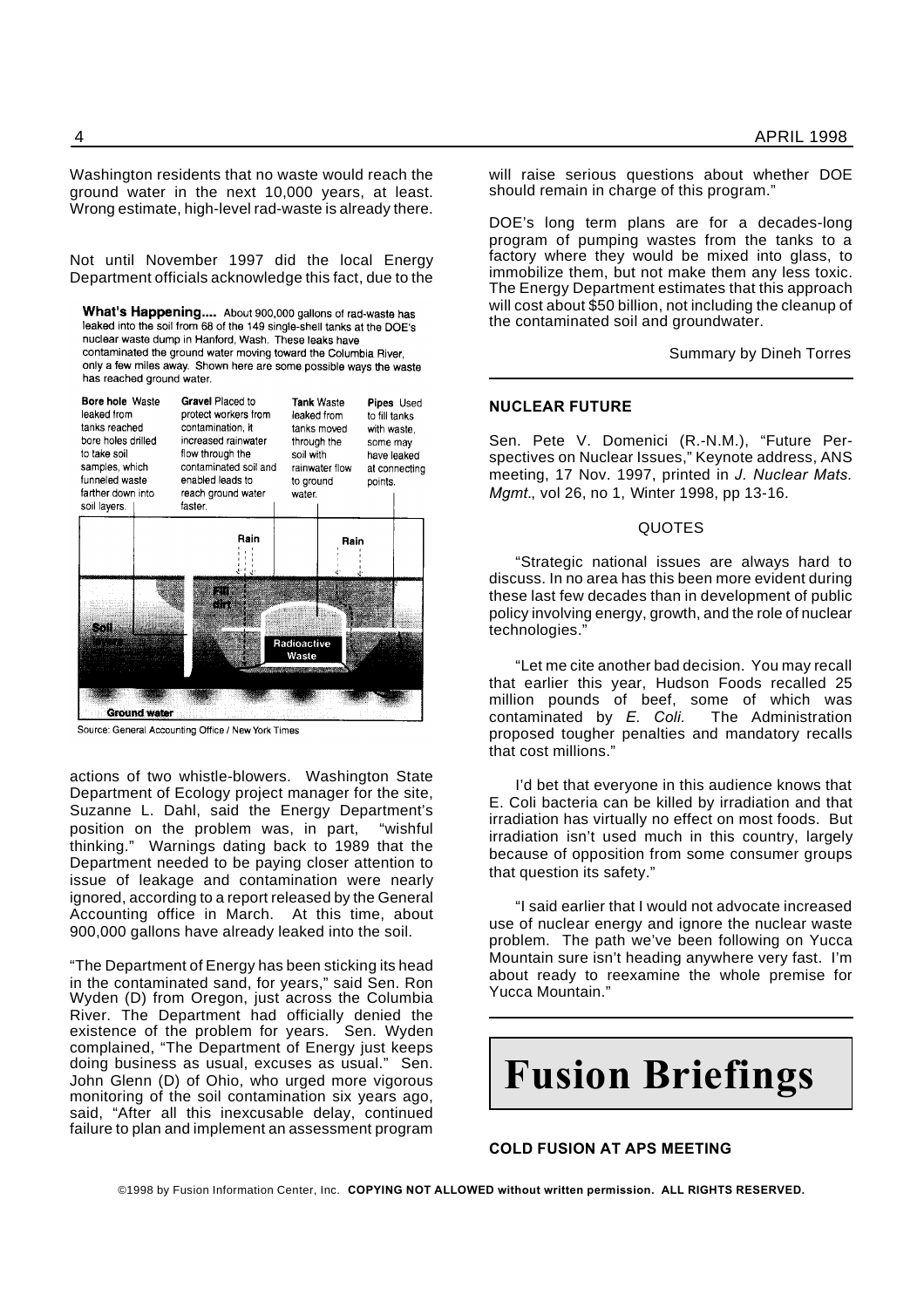Akira Kawasaki Thursday, March 19, 1998

There were three oral presentations made today before the Annual American Physical Society meeting held this time in Los Angeles from March 16 - 20, 1998. This is the first time the APS has allotted time for presentations of matters concerning Cold Fusion.

The three making the presentations were:

### Listen to **The COSMIC CONNECTION**

A unique Tech-Art transformational tool

A technique which may:

- ◆ Reduce and "lift" stress
- ◆ Give a sense of safety and well-being
- ♦ Nourish creative thought and action
- $\blacklozenge$  Increase spiritual awareness
- ◆ Stimulate verifiable brain-mind coherency
- Lighten the burdening effects of gravity

♦ Provide a Direct Connection with evolving universe Holograms through the audible output of a multioctave Gravity Wave Sensor Array. Pitched to the Standard Musical Scale.

(This audio tapes gives a general sense of the potentials. Live is **much** more powerful.)

Bill Ramsay's workshop says: The device used consists of a compact array of a number of individual gravity-wave sensors, each selected to form parts of harmonious musical chords and provide a "topographical" sampling of universe-wide influences as these are mirrored by minute fluctuations in the earth's gravity field. It is thought that every cell in the human body is subject to these influences, which are usually below the thresholds of conscious awareness. The audible output of this array are thought to form a synergistic connection with these influences, thereby allowing conscious awareness of this "cosmic connection."

Cost: \$10.00 plus \$2 shipping & handling. Audio Tape c/o FIC, P.O. Box 58639, Salt Lake City, UT 84158 - 0639.

1. Russ George of E-Quest Technology, "Experimental Evidence of Radiationless Aneutronic Nuclear Fusion in Metal Deuterides. Supported by EPRI and SRI international."

[this report is in reference to his sonofusion effect and results]

2. Talbot Chubb, Scott Chub of Oakton International Corp., "Deuteride-Induced Strong Force Reaction." [theory of CF reaction in Arata's double structured palladium cathode]

3. Scott Chubb, Talbot Chub of Oakton International Corp., "Theoretical Framework for radiationless Aneutronic Nuclear Reaction in Metal Deuterides." [further theory combining sonofusion and Arata aneutronic results]

The presentations are now a matter of record of the APS. Let us see if this now turns into an annual event for Cold Fusion.

The APS has a "Bulletin of the American Physical Society" vol. 43, no., 1 March, 1998 (catalog of abstracts) of over a thousand pages (cheap paper stock) listing all of the activities and all of the simultaneous oral presentations being presented during the five days of the meeting. Looks like a telephone book. No way can an individual cover even a fraction of all the events and presentations, much less absorb the posters and exhibits thoroughly. An hectic affair. There were over a dozen lecture halls where oral presentations being made simultaneously, most with twelve minute time allotments for presentations.

The turnout at the hall where the cold fusion presentations were made had at most, forty in attendance – which filled up not quite half of the room capacity. Other sessions were not overflowing either. Those in attendance for CF at the presentations were: Akira Kawasaki, Russ George, Talbot Chub, Scott Talbot, and Tom Passel. Tom Passel and I took some pictures. I gathered several copies of the "Bulletin of the American Physical Society," volume 43 no. 1, March 1998, to send along to IE and others for perusal. It should be of historical interest as an event that happened, finally, for cold fusion. Rumors has it that there were intense opposition to the presentations being included and catalogued. And there were stronger prevailing pressures that had it included. Time marches on.

Akira Kawasaki

#### **ELECTROSTATIC FUSION**

Courtesy Charles A. Yost

Richard Hull, "Fusors," *Electric Spacecraft*, Jul/Aug/Sept 1998, Issue 23, pp 6-12. Leslee Kulba, "Electrostatic Fusion at the University of Illinois," op. cit., pp 14-16.

#### EDITOR'S SUMMARY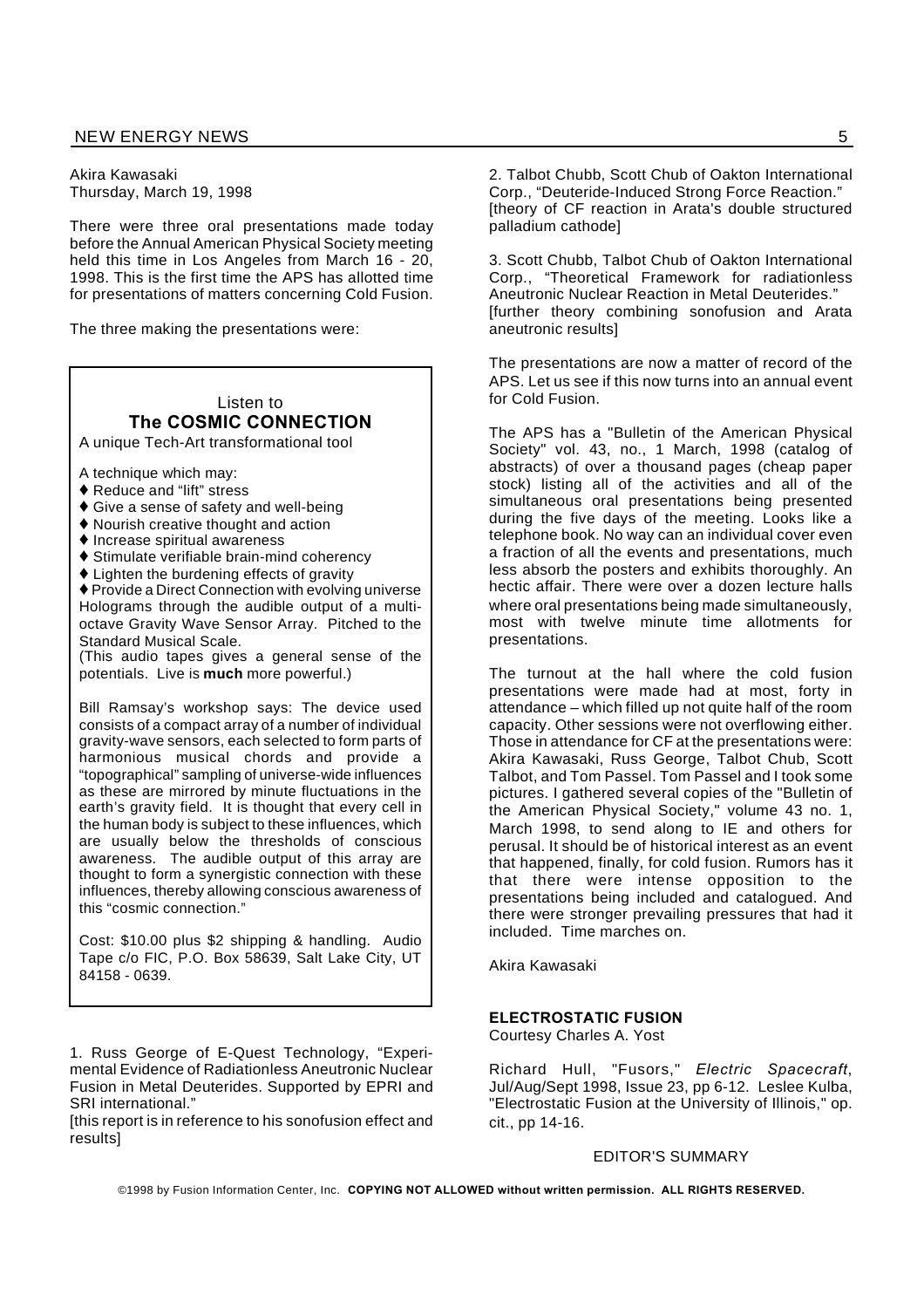A Fusor is the name given to a vacuum-operated device invented by Philo T. Farnsworth (the father of the TV tube). The device consists of two open wire spheres with a small sphere inside the larger (by at least a 5:1 ratio). The spheres are used as highvoltage electrodes with the central sphere used as cathode. As the pressure is reduced to less than 50 microns of pressure and the voltage is increased, considerable ionization of the low-pressure air or gas in the vacuum chamber occurs. At higher voltages and lower pressures, beams of ion streams emanate from the fusor. With carefully constructed spheres and higher voltages the ion streams may become star-like with multiple ion beams emanating through the open spaces of the electrodes.

Under carefully-controlled conditions and with the use of deuterium gas, the fusor can produce a substantial number of neutrons. These neutrons are believed to be the byproduct of  $d + d$  fusion events. These two articles provide both a technical description of the fusor and its potential applications and relatively lowcost experimental configurations that anyone can use. Care should be taken in dealing with the high electrical potentials used and, of course, if you go to the stage where neutrons are produced, you should be working behind a stack of lead bricks or boron material.

Some interesting events that have been observed:

- 1. Bugle-shaped ion beams.
- 2. Ion beams that can melt a plastic vacuum bell jar and cause an implosion.
- 3. Some metals being rendered transparent.
- 4. Temperatures sufficient to vaporize carborundum.

#### **"GOD'S EYE VIEW OF COLD FUSION**" By Dr. Edmund Storms

Dr. Storms' paper is from a speech presented at International Symposium of New Energy, May 1997, Denver CO., quoted in *Electrifying Times*, vol 5, no 3, Winter 1997-98, pp 1, 6-9, 20-23.



#### **AETHER-PRODUCED ELECTRONS**

Courtesy Charles A. Yost

R.H. Dishington, "The Extended Electron," *Electric Spacecraft*, Jul/Aug/Sept 1998, issue 23, pp 17-19.

EDITOR'S SUMMARY

If one accepts the concept of an all-pervading aether, Dishington shows that standard Newtonian physics can be used to provide mathematical descriptions of various particles. In this article, Dishington claims ". . .all particles and waves, are only minute, rarefied or condensed regions or ripples in this fluid called aether." Further he states that an electron/ positron pair can be formed ". . .so that the slightly depleted region (electron) is separated from the slightly compressed region (positron) ...During pair production, an energy-less longitudinal sustaining wave is set up that goes out of the electron and into the positron to hold their bulk displacements of aether in place." Relatively simple mathematics can be used to describe such particles. Furthermore, ". . .all other particles consist of one or more essentially

spherical layers of bulk aether deformations held in place by their longitudinal sustaining waves." In one of the final paragraphs, Dishington makes the following statement: "The present picture of the aether allows a physical interpretation of the electric potential as the incremental density of the aether." For those who like to have models that are easier to

#### **COLD FUSION BIBLIOGRAPHY**

Just updated and revised, the most complete bibliography of New Energy research papers and articles [predominantly cold fusion] is available again from the Fusion Information Center on 2 disks [PC]. Containing over 2500 references, it traces the progress of cold fusion research since its beginning in 1989 through the abstracts and articles published in Fusion Facts, the world's first cold fusion newsletter/magazine, and abstracted from other scientific publications. Specify WordPerfect v6.1 version, or ASCII version. \$15.00 ppd.

understand than point-sized electrons and Dirac seas, etc., Dishington's presentation is like a breath of fresh air.

#### **HYBRID ELECTRIC VEHICLES**

Peter Gwynne, "Fuel Efficiency Research Shifts to Hybrid Vehicles," *R&D Magazine*, March 1998, vol 40, no 4, pp 26-30.

#### EDITOR'S SUMMARY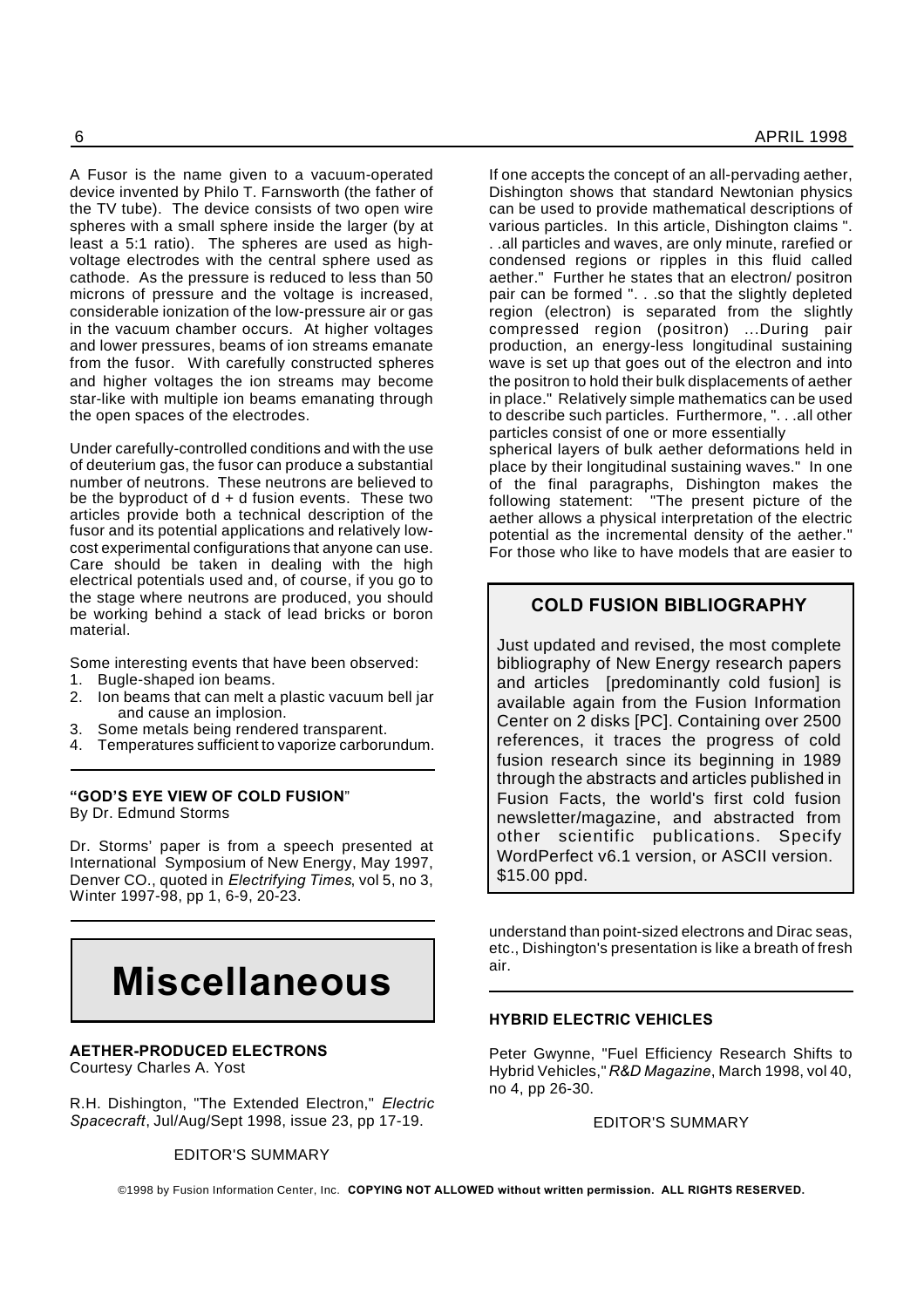#### NEW ENERGY NEWS 7 and 200 minutes and 200 minutes of the contract of the contract of the contract of the contract of the contract of the contract of the contract of the contract of the contract of the contract of the contr

From small gasoline-powered engines coupled to batteries and electric drive motors to the use of fuel cells, major automotive companies are seeking for ways to increase gas mileage while decreasing emissions. Major automobile companies, e.g. Toyota, General Motors, and Chrysler are working on various types of hybrid vehicles. Even the AM General's (the maker of the Humvee) latest model is a hybrid with improved acceleration and lower heat signature when operating on batteries. These are useful research projects. When the on-board battery charger, using new-energy sources, is ready, the automotive technology will be ready.

#### **COSMIC ANTIGRAVITY FORCE**

James Glanz (writer), "Astronomers See a Cosmic Antigravity Force at Work," *Science*, vol 279, 27 Feb. 1998, pp 1298-99.

Kathy Sawyer (staff writer), "Cosmic Force May be Acting Against Gravity," *The Washington Post*, pp A1, A14 (refers to above paper).

#### *NEN* SUMMARY

Startling new evidence, collected from several astronomical research groups around the world, suggests that a mysterious antigravity force pervades "empty" space and is counteracting the pull of gravity on a cosmic scale. Ergo, the expanding universe is accelerating.

"My own reaction is somewhere between amazement and horror," claims Brian Schmidt of the Mount Stromlo and Siding Spring Observatory in Australia, leader of the High-z Supernova Search Team. "Amazement because I just did not expect this result, and horror in knowing that [it] will likely be disbelieved by a majority of astronomers – who, like myself, are extremely skeptical of the unexpected."

Astronomers are showing caution in their conclusions, saying that there could be still undiscovered differences between the galaxies over the billions of intervening years. But even so, "the most conservative explanations for the results are quite amazing," Says Rocky Kolb, Cosmologist at the University of Chicago. A cosmic repulsion "....would be such a fundamental result that I think everyone should reserve judgement."

Much of this theory is based on the Big Bang concept, but no one is arguing with the data itself, as it has been corroborated by several different groups. Still other researchers using different methods have

reported that their data point in the same direction. Schmidt said his High-z team concluded with a statistical confidence of between 98.7% and 99.99% that cosmic expansion is getting an antigravity boost.

#### **GYROSCOPIC INERTIAL THRUSTER**

David E. Cowlishaw, "The Gyroscopic Inertial Thruster," *Nexus*, vol 5, no 2, Feb.- Mar. 1998, pp 45- 47.

#### NEN SUMMARY

Inertial propulsion is defined here as the propulsion achieved by a device that does not react with its environment in a mass exchange to produce thrust. So generally, an inertial propulsion device is described as any thrust-producing device that can be completely enclosed so that no direct matter interactions are possible, and can be placed freefloating in space so that no vibrations propel it  $-$  yet still it goes.

"Traditional" science views inertial propulsion as impossible. In Newton's terms, to get something to move or change direction, it *must* be acted upon by an outside force (or act upon its surroundings); i.e., no matter interactions, no thrust. The traditional law that, "for every action, there is an equal and opposite reaction," is fine for linear reactions (simple collisions of the billiard ball type). However, *equal* is not always *opposite* when working with rotary systems and angular energy transfers.

"In a nutshell, the Gyroscopic Inertial Thruster (GIT) works by momentarily unloading some of the reverse forces on the center of mass of the system, into the centers of mass of the orbitals, storing that energy long enough to be released in the proper direction."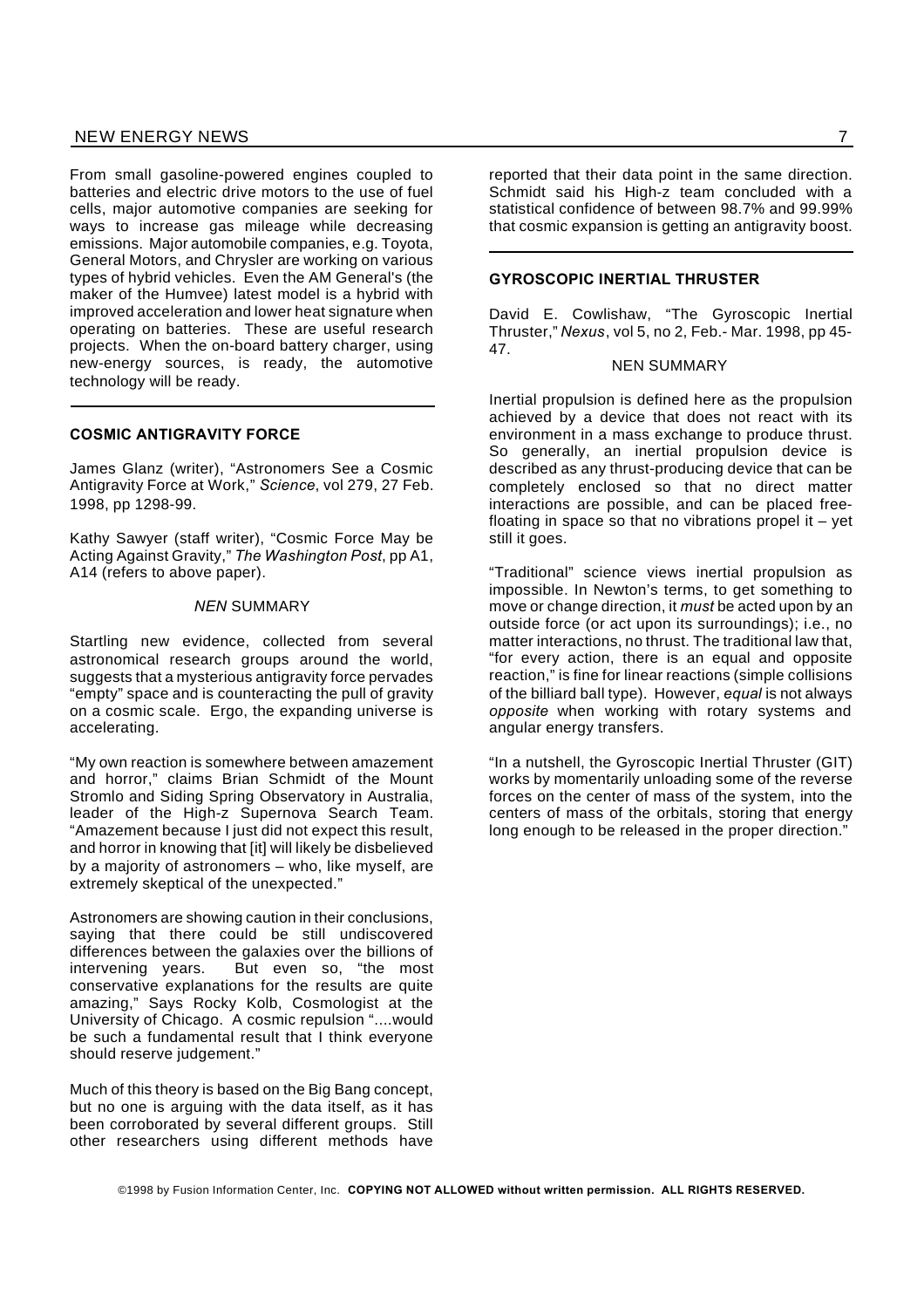8 APRIL 1998

## **Free Energy: The Race to Zero Point**

From Nikola Tesla to New Hydrogen Energy; Plasma Discharge to T.Townsend Brown; Magnetic Motors to Anti-Gravity... the Era of Unlimited Energy has begun!

A comprehensive 110-minute broadcast-quality documentary featuring the most promising devices, processes and theories from brilliant visionary scientists and the most persistent independent inventors on the planet!

Get late information on the history and latest revolutionary developments from the following: Tom Bearden, Dennis Lee, Dave Porter, Dr. Dennis Cravens, Eugene Mallove, Troy Reed, Hal Fox, Jeane Manning, Roy Thornson, John Hutchison, Joseph Newman, Paramahamsa Tewari, Dr. Shiuji Inomata, Moray King , Dr. Brian O'Leary, Tom Valone, Paul Pantone. Hosted by: Bill Jenkins Written & Directed by: Christopher Toussaint Produced by: Harry DeLigter Distributed by: Lightworks Audio & Video Music by: Steve Gaines, Richard Burmer, Mark Swane

> THAI WILL CHANGE YOUR WORLD! VHS HiFi \$34.95 + \$3.05 S&H = \$38.00. Free shipping & handling for INE members. Order from: FIC, P.O. Box 58639, Salt Lake City, Utah 84158.

David E. Cowlishaw, P.O. Box 733, Silverton, OR 97381, USA. Email: <davidc@open.org> www.open.org/davidc/gitplain.htm

#### **RQM FOR FREE ENERGY**

Peter A. Gibas, Friedrich Greilinger, Jean-M. Lehner, Werner Rusterholz (RQF Inst. fur Raum-Quanten-Forschung, Switzerland), "Free Energy by Space Quanta Manipulation (RQM)." *Space Energy J*., vol 9, no 1, Mar. 1998, pp 14-21.

#### AUTHORS' ABSTRACT

RQM - i.e. the Space (German: Raum) - Quanta - Manipulation stands for purposeful dilution with respect to compression of the space quanta medium and thereby resulting in interactions with the matter contained within an influenced space volume.

RQM aggregates - containing a system of electromagnets set in a specific geometric



The basic application areas for RQ-manipulation predicted by its originator, O. Crane, are:

- $\blacklozenge$  the generation of heat
- $\blacklozenge$  the direct generation of electricity
- $\triangle$  the generation of thrust- and pressure-effects (asymmetric gravitational pressure)
- The stabilizing of radioactive elements.

**BRACT YOURSELF** 

FOR THE COMPAG

**FREE ENERGY** 

THE RACE TO

VISIONARY INVENTORS AND SCIENTIST **REVENT NON-POLIUTING TECHNOLOGIES** 

**ENERGY REVOLUTION** 

 $\mathbf{J}_{\text{PONT}}$ 

**NUCLEAR SAFEGUARDS**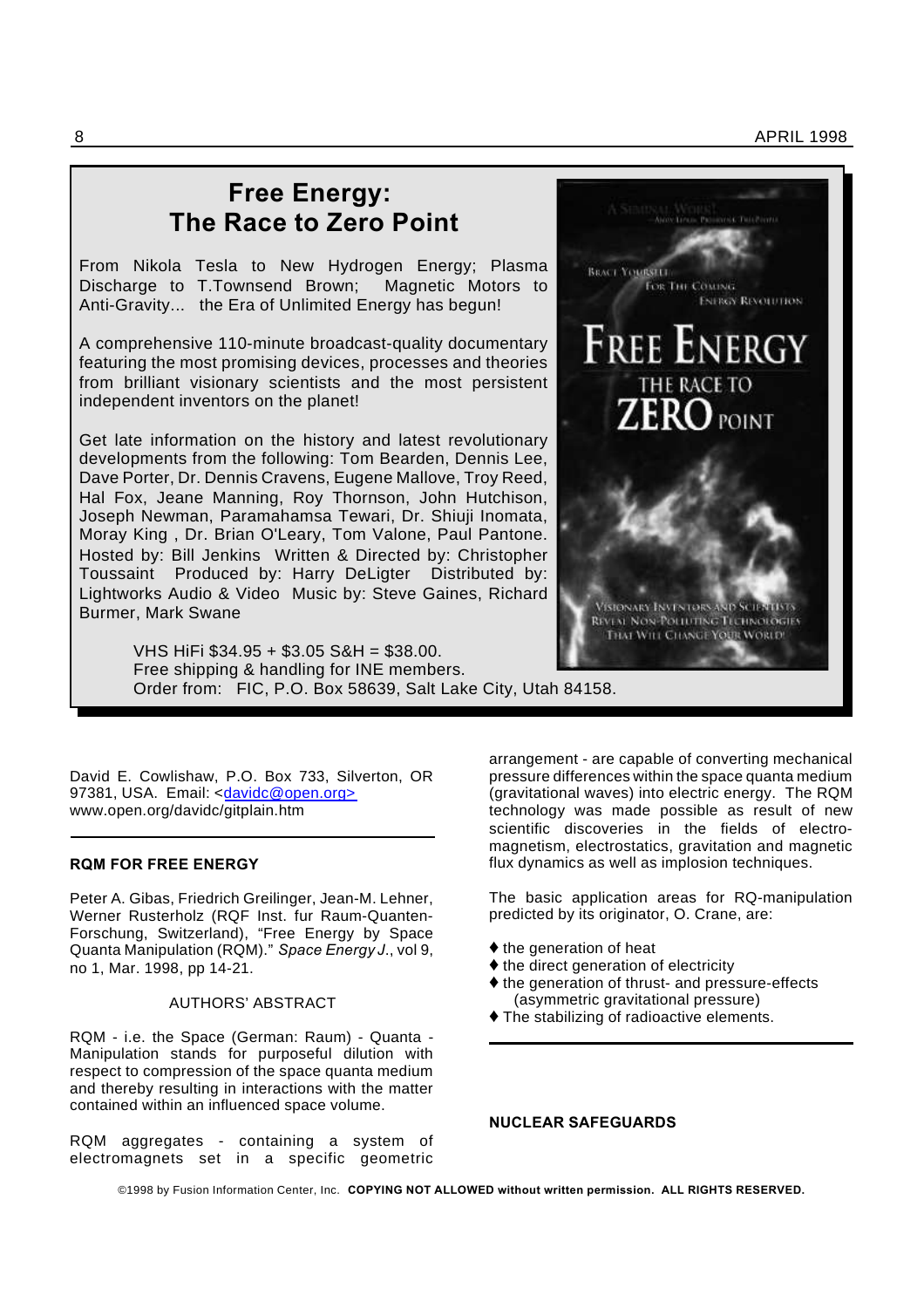Masayori Tsutsumi (Dir. Secretariat of the Safeguards Symp. in Japan), "Report on Science and Technology Association Safeguards Symposium," *J. Nuclear Mats. Mgt*., vol 26, no 1, Winter 1998, pp 17-20.

#### INTRODUCTION

This year marks the  $20<sup>th</sup>$  anniversary of Japan's signing of the NPT-based Safeguards Agreement with the IAEA. A symposium sponsored by the Science and Technology Agency (STA) was held in Tokyo on February 17, 1997, inviting experts from various institutions in Japan and overseas (ABACC, EURATOM, IAEA and USDOE) to discuss related issues and increase the participants' understanding of the future role of the safeguards regime amid the changing circumstances for nuclear nonproliferation and safeguards systems.

The symposium was organized into three parts as follows:

◆ Session 1: Safeguards in Japan in the last 20 years.

◆ Session 2: Current status of safeguards based on recent international situations, and

◆ Session 3: Prospect safeguards regime in Japan and the East Asia region in the 21<sup>st</sup> century.

This paper summarizes the symposium.

#### *PLANETARY ASSOCIATION FOR CLEAN ENERGY* Vol 9, No 4

Snippets from articles

Dr Peter Graneau of Northeastern Univ. has made progress in his research in quantifying gains in kinetic energy during experiments in passing high-current electrical pulse through water... Two small turbines are being propelled by the high-speed fog generated by the water arc explosions to determine the energy balance and optimum configurations... The research is being done with George D. Hathaway: 39 Kendal Ave., Toronto, Ontario M5R 1L3 Canada.

Two orders of structures are well known for the DNA: its helix (the genetic code) and its conformation (winding and unwinding). With electron microscopy advances, it has been revealed that the DNA establishes a higher order structure: the toroid. Rein suggests that the toroidal shape of the DNA functions as an antennae to allow DNA to sense subtle energies in the environment as well as to convert subtle energy (by transduction) into conventional electromagnetic energy. Experimental evidence already exists indicating that DNA emits such energy in the form of

coherent photons. Evidence for the toroid antenna model for the DNA results from research with laser correlation spectroscopy by the Russian Academy of Sciences and reported by V. Poponin.

Phillip M. Yam (news editor of the *Scientific American*), reports the dismay of Peter W. Milonni, Physicist at Los Alamos National Lab. that Harold E. Puthoff and Scott Little of the Institute for Advanced Studies test machinery that inventors claim extract energy from the vacuum... To this, Wingate Lambertson comments: "I feel it is significant that a man (Milonni) working for a governmental laboratory costing \$1 billion per year and having no clear mission, feels threatened by the few thousand dollars which Dr. Puthoff is spending.. That tells me a lot...[It is a] recognition that the top governmental scientists have acknowledged that new energy conversion is real and that the old nuclear and fossil fuel century is on its way out."

The inertial impulse propulsion system invented and developed by **Brandson Roy Thornson** of **Fortune Ventures**, Inc. is considered to be the most efficient and powerful propulsion ever devised for transportation. The principle involves the powerful force of the vibration of background energy by an impressed force to their rectification along one direction. The whole of its mass and that to which it is fixed, is caused to be propelled with a force/power ratio efficiency of 0.32 Newton/Watt or 60 pounds per HP energy in. The inventor suggests that the control of these forces is achieved in a manner similar to which alternating current is transformed into direct current through the use of a rectifier. Thornson has completed the design, ready for fabrication, of two manufacturer prototypes for license.

T.E. Bearden, "Perpetual Motion...In Conventional Electrodynamics."

Electrodynamicists presently *assume* that the charge is the source of the potentials, the force fields, and all that energy that is in the fields and potentials, and that fills all space surrounding the source charge.

They *assume* that the charge just *creates* all that energy right out of nothing, since they assume the vacuum environment to be just so much emptiness.

The Association has decided to set up a **Clean Energy Foundation**. This foundation will act as a non-profit international development agency to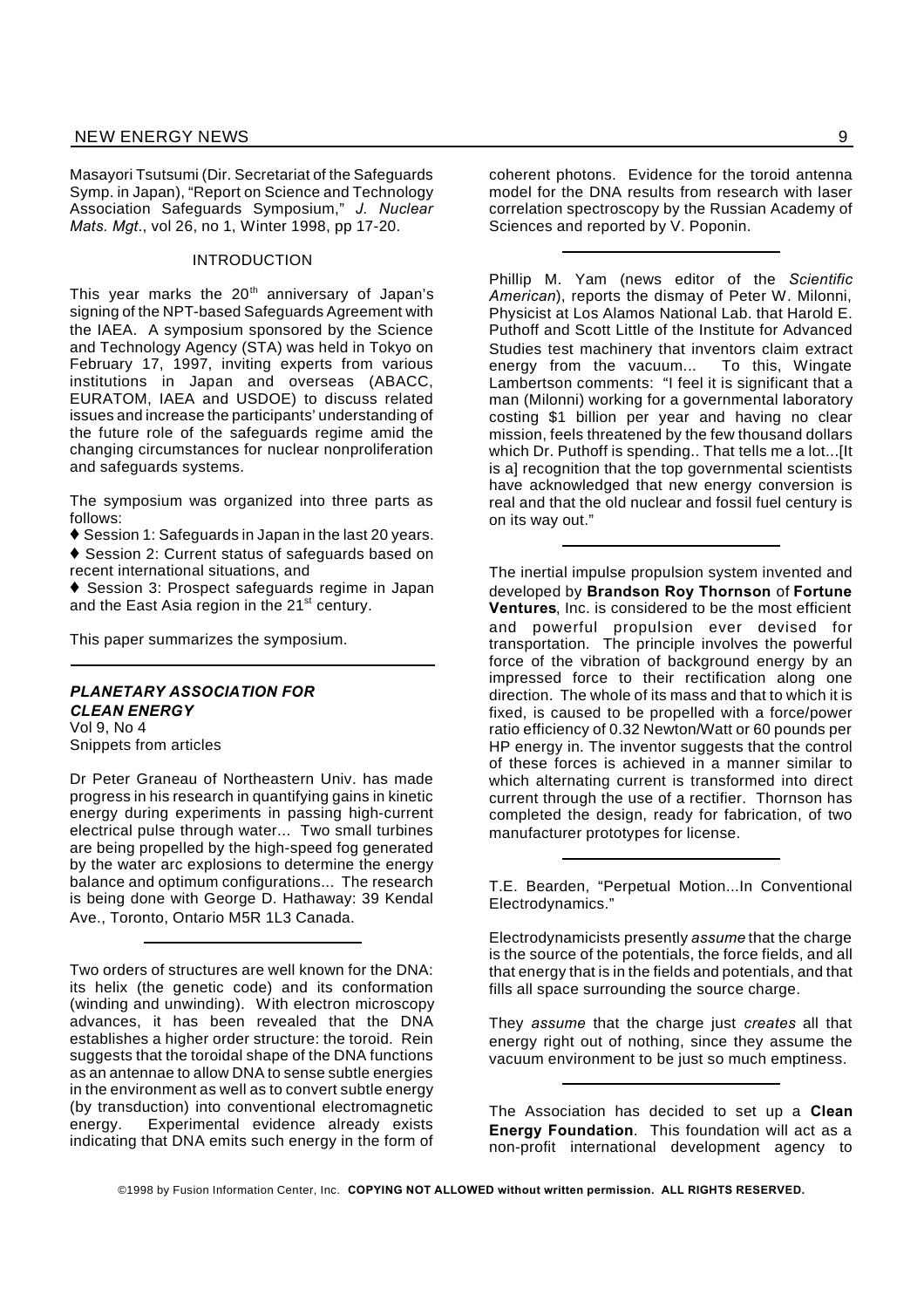promote development of sustainable and equitable clean energy development in low-income countries: the poorest in rural areas. Members are requested to recommend technologies which they consider the most appropriate for application. Members are also asked to provide seed funding to set up the Clean Energy Foundation. Details at the Secretariat.

A. Michrowski, "Scalar Phenomena Research."

Recent research reported internationally by physicists has advanced the understanding of "structureless" scalar phenomena – providing a learned "second look" at Tom Bearden's research as reported since 1981. Scalar matter waves are now attributed by conventional scientists to all fundamental particles, including ions, atoms, and molecules. They behave optically (exhibiting reflection, diffraction and interference) and do not mutually interact.

Applications have been found for electron diffraction and microscopy, electron holography, neutron diffraction, and interferometry.

It appears these orthodox analyses still ignore the bidirectional nature of the internal wave mechanisms that are proposed to be inside – and to compose – the potentials themselves.

Permanent Charges in Plant Waxes

In 1922, the Japanese scientist, **M. Eguchi** discovered in plant waxes a phenomenon he termed **electret effect.** Electrets are formed in wax by the combination of heat and electricity. Wax formed into an electret is, in essence, an "electrical field" magnet

#### *NEW ENERGY NEWS* **BIBLIOGRAPHY**

Just updated from INE, a complete bibliography is available containing over 1000 references, listing all the articles, papers and abstracts published in the *New Energy News* since we began back in 1993. Request PC WordPerfect 6.1 or ASCII format. Copies are US\$10, postage and handling included. INE, P.O. Box 58639, Salt Lake City, UT 84158-0639, USA, or call 801-583-6232.

that has plus field (+) on one surface and a minus (-) on the opposite.

Plant leaves are weak electrets because they are coated with wax. The charges, as in a magnet, are permanent. Most modern microphones are made with Teflon (not wax) electrets. Thus joggers have a permanent magnet in their ears - not a good idea when one considers that blood is doped with iron.

[Note: First electrets were made with carnauba wax. -- Ed.]

Russian Example

I refer the reader to the English translation of the Russian work, Photoelectrets and the Electrophotographic Process, by V.N. Fridkin and I.S. Zheludev (Consultant Bureau, New York). In that book, the authors show a picture of a beautiful sunflower made with polycrystalline yellow sulphur and asphalt. This is a process where the yellow sulphur and black asphalt molecules migrate (move) to different charged areas on the electret surface. Those areas are made by projecting with visible light the image of a sunflower. Yellow molecules move to the petals and black molecules to the stem and leaf – an electret photograph.

#### *FUTURE TECHNOLOGY INTELLIGENCE REPORT*

Antony C. Sutton covers the following and other topics in his latest *FTIR*, March 1998, vol 9, no.3

"HOW THE MIGHTY ARE FALLEN ... SEABORG

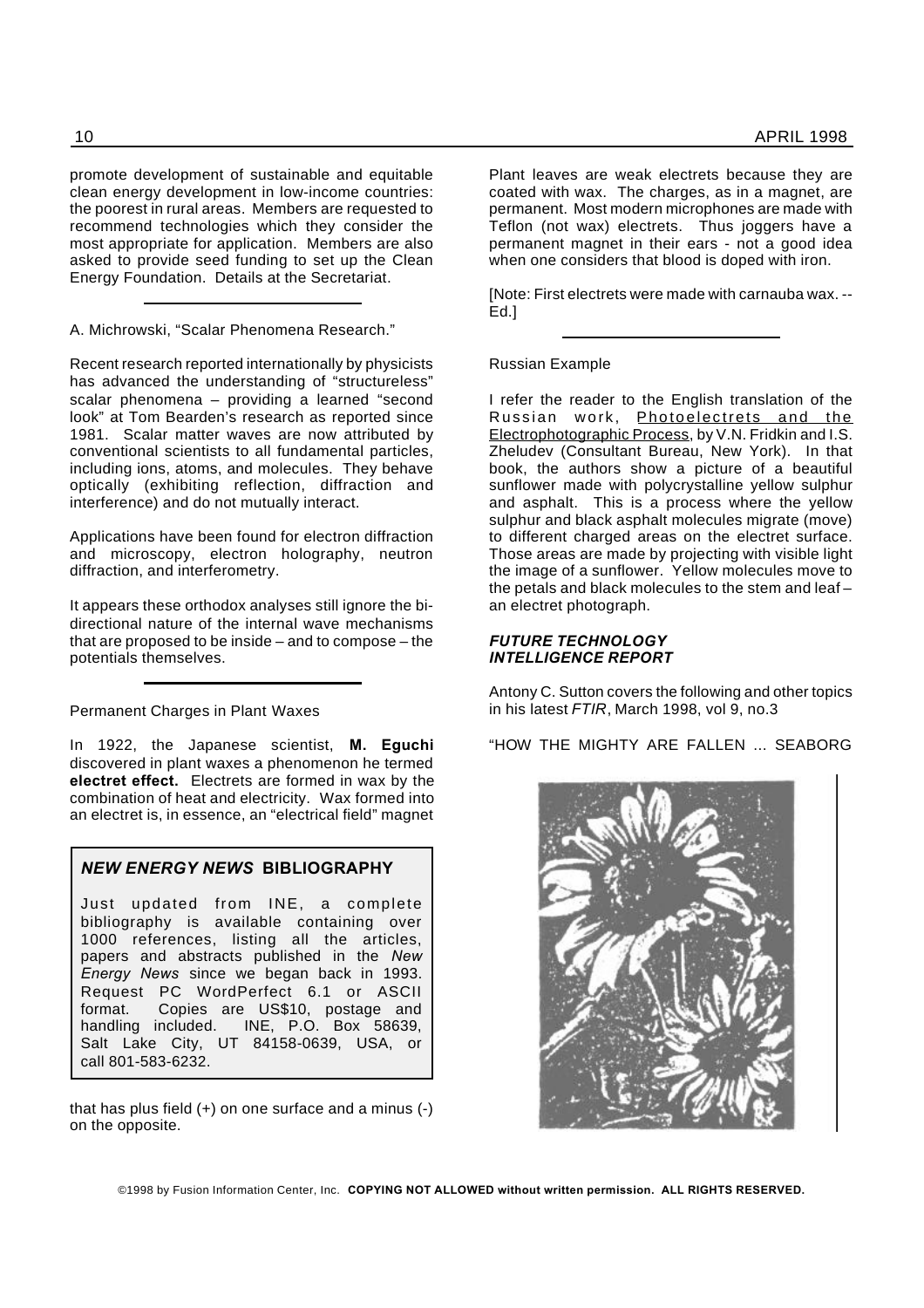AND BUSH." U.S. Government was misled by self-serving scientists. p 2.

"Cold fusion is a revolutionary technology presently ignored by the U.S. Government and press," p 3.

"THE EXODUS OF NEW SCIENCE TALENT," rejected and insulted in the U.S ....New Science talent leaves. Most go to British Commonwealth Countries, p 4.

"FUTURE BENEFITS OF NEW TECHNOLOGY," Recent winter storms in Northeast suggest a need for urgent development of stand alone cold fusion units. Politicians more interested in "access" for oil firms than citizens welfare, p 5.

"THE SECRET ENERGY REVOLUTION," Time is coming to spread the word, p 6.

"PUT A ZERWINDLE IN YOUR TANK," Auto industry committed to replace the IC engine within 10-15 years, p 7.

"UPDATE OF COLD FUSION AND RELATED TECHNOLOGIES." American Nuclear Society schedules 1998 special session on low energy nuclear reactions, p 8. [Your editor has been invited to cochair this session.]

#### **WHAT ENERGY SOURCE PRODUCES CROP CIRCLES?**

Courtesy of Tom Miller

Freddy Silva, "Music in the Fields – Is There a Sound Explanation for the Crop Circle Phenomenon?," *Atlantis Rising*, no 14, p 42.

#### EDITOR'S COMMENTS

Tom Miller, artist and video expert for *Atlantis Rising*, has just helped complete a video called "Technologies of the GODS" and is embarking on a **Alternative Energy and Your Future** video. Both available from *Atlantis Rising*, P.O. Box 441, Livingston, MT 59047, phone 800-228-8381. Tom sent us a copy of issue 14 [*Atlantis Rising*] which contains Freddy Silva's illustrated article on crop circles. *New Energy News* does not include following the latest crop circles as part of its priority energy topics. However, Freddy gives detailed descriptions of several years of careful study of crop circles and the anomalous effects (unable to be produced by two geezers with ropes and planks). Silva lists some of the anomalies that are not associated with man-made crop circles: local removal of moisture, plant stems cooked from the inside, expulsion cavities that can be created only by a very rapid rate of heating, plant germination changes, uniform bending length, and intricate patterns (sometimes fractal patterns).

The question from this editor is, "What type of energy is used to make Crop Circles?" The creation of crop circles has been reported to be preceded by a trilling sound. Eventually someone captured the sound on a tape recorder. The sound was analyzed at the Jet Propulsion Laboratory (in Pasadena, CA) and is "mechanical in nature and beating at a frequency of 5.2 kHz." A BBC cameraman recorded the same type of sound at a crop circle but when crossing the formation threshold, two \$50,000 video cameras were made inoperable. **Okay readers, explain these anomalies. What could be the source of the energy that produces instant crop circles with the frequency, sounds, and anomalous effects given?** Ideas, anyone?

## **MAGNETIC MOTOR PATENT**

#### **US 5 594 289 : Magnetic rotating apparatus Kohei Minato;** Shinjuku-Ku, Tokyo, Japan; issued 14 Jan. 1997; priority 14 Dec. 1995

ABSTRACT: On a rotor which is fixed to a rotatable rotating shaft, a plurality of permanent magnets are disposed along the direction of rotation such that the same magnetic pole type thereof face outward. In the same way, balancers are disposed on the rotor for balancing the rotation of this rotor. Each of the permanent magnets is obliquely arranged with respect to the radial direction line of the rotor. At the outer periphery of the rotor, an electromagnet is disposed facing this rotor, with this electromagnet intermittently energized based on the rotation of the rotor. According to the magnetic rotating apparatus of the present invention, rotational energy can be efficiently obtained from permanent magnets. This is made possible by minimizing as much as possible current supplied to the electromagnets, so that only a required amount of electrical energy is supplied to the electromagnets.

#### MAGNETIC ROTATING APPARATUS

This application is a continuation of application Ser. No. 08/305,563 filed Sep. 14, 1994 now abandoned.

#### BACKGROUND OF THE INVENTION

#### 1. Field of the Invention

The present invention relates to a magnetic rotating apparatus. and more particularly, to a magnetic rotating apparatus which utilizes repulsive forces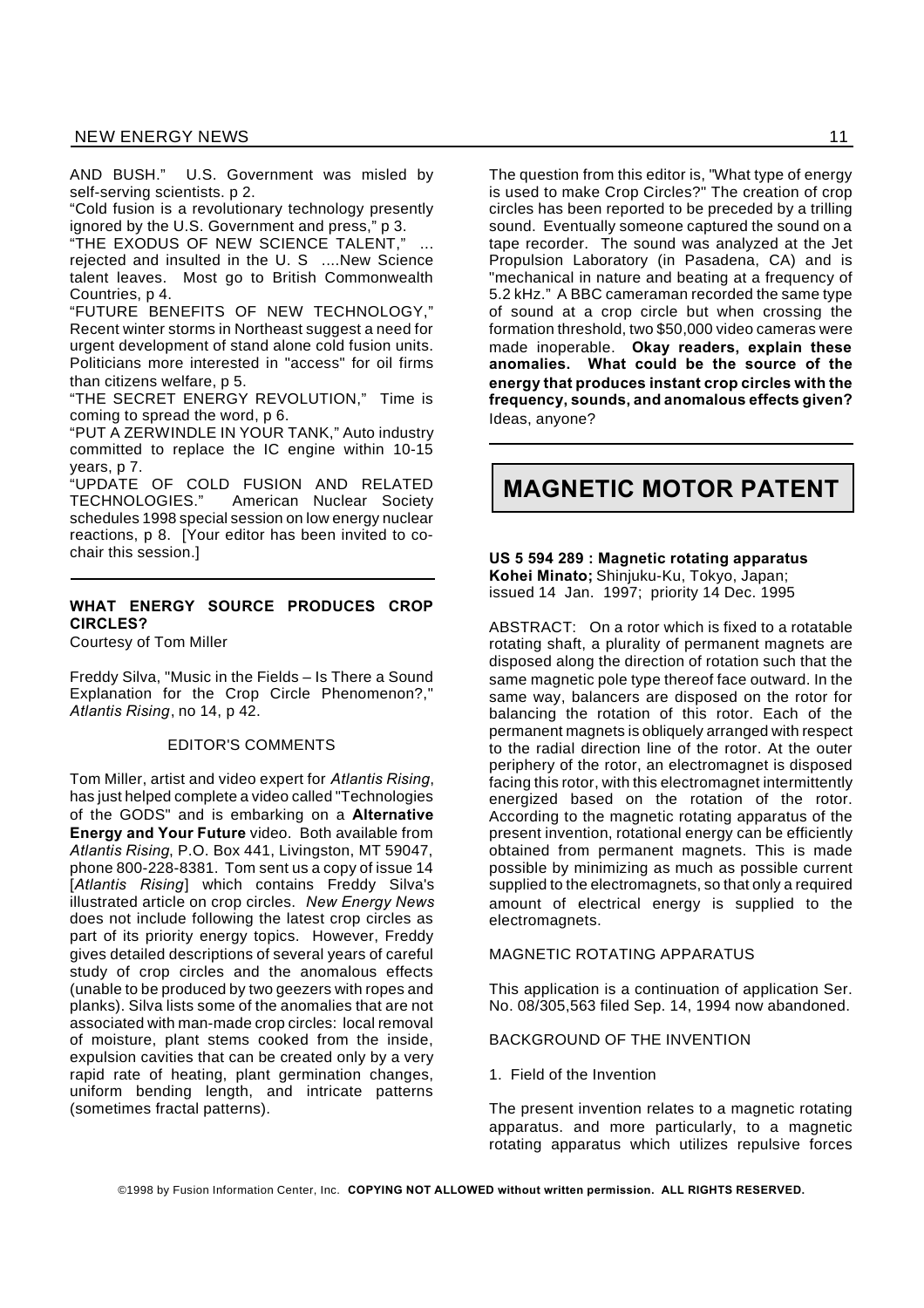produced between a permanent magnet and an electromagnet

2. Description of the Prior Art

In a conventional electric motor, an armature as a rotor consists of turns of wires, and electric field as a stator consists of a permanent magnet. In such the conventional electric motor, however, current must be usually supplied to windings of the armature which is rotated. When the current is supplied, heat is generated, which gives rise to the problem that not much driving force is efficiently generated. This, in turn, gives wise to the problem that the magnetic forces cannot be efficiently obtained from the permanent magnet.

In addition, in the conventional electric motor, since the armature is so constructed as consisting of the windings, the moment of inertia cannot be made very high, so that enough torque cannot be obtained.

To overcome the above-described problems of such the conventional electric motor, the inventor proposed, in Japanese Patent Publication No. 61868/1993 (U.S. Pat. No. 4,751,486) a magnetic rotating apparatus in which a plurality of the permanent magnets are disposed along the two rotors, respectively, at a predetermined angle, and in which an electromagnet is disposed at one of the rotors.

In a generally constructed conventional electric motor, there is a limit as to how much the efficiency of energy conversion can be increased. In addition, the torque of the electric motor cannot be made high enough. For the above reasons, hitherto, various improvements have been made on existing electric motors, without any success in producing an electric motor so constructed has providing satisfactory characteristics.

In the magnetic rotating apparatus disclosed in Japanese Patent Publication No. 6868/1993 (U.S. Pat. No. 4,751,486) a pair of rotors is rotated. Therefore, it is necessary for each of the rotors to have high precision, and in addition, measures must be taken for easier rotation control.

#### SUMMARY OF THE INVENTION

In view of the above-described problems, the object of the present invention is to provide a magnetic rotating apparatus in which rotational energy can be efficiently obtained from the permanent magnet with a minimum amount of electrical energy, and in which rotation control can be carried out relatively easily.

According to one aspect of the present invention, there is provided a magnetic rotating apparatus comprising a rotating shaft; a rotor which is fixed to the rotating shaft and which has disposed thereon permanent magnet means and means for balancing rotation, the permanent magnet means being disposed such that a plurality of magnetic poles of one (or first) polarity type is arranged along an outer peripheral surface in the direction of rotation, and a plurality of magnetic poles of the other (or second) polarity type arranged along an inner peripheral surface, with each pair of corresponding magnetic poles of one and the other polarities obliquely arranged with respect to a radial line; electromagnet means, which is disposed facing this rotor, for developing a magnetic field which faces the magnetic field of the permanent magnet means of the rotor and detecting means for detecting rotating position of the rotor to allow the electromagnet means to be energized.

According to another aspect of the present invention, there is provided a magnetic rotating apparatus comprising a rotating shaft a rotor which is fixed to the rotating shaft and which has disposed thereon a plurality of permanent magnets and balancers for balancing rotation, the permanent magnets being disposed such that one magnetic polarity type is arranged along an outer peripheral surface in the direction of rotation and the other magnetic polarity type arranged along an inner peripheral surface, with each pair of corresponding magnetic poles of one and the other polarities obliquely arranged with respect to a radial line; an electromagnet, which is disposed facing this rotor, for developing a magnetic field which produces the other magnetic polarity type on the facing surface; and energizing means for intermittently energizing the electromagnet means from where the leading permanent magnet, based on the rotation of the rotor, passes the facing surface of the electromagnet in the direction of rotation.

According to still another aspect of the present invention, there is provided magnetic rotating apparatus comprising a rotating shaft; a first rotor which is fixed to the rotating shaft and which has disposed thereon permanent magnet means and means for balancing rotation, the permanent magnet means being disposed such that a plurality of magnetic poles of the second polarity type is arranged along an outer peripheral surface in the direction of rotation, and a plurality of magnetic poles of the first pole type arranged along an inner peripheral surface, with each pair of corresponding magnetic poles of one and the other polarities obliquely arranged with respect to a radial line; a second rotor which rotates along with the first rotor and is fixed to the rotating shaft, having disposed thereon a plurality of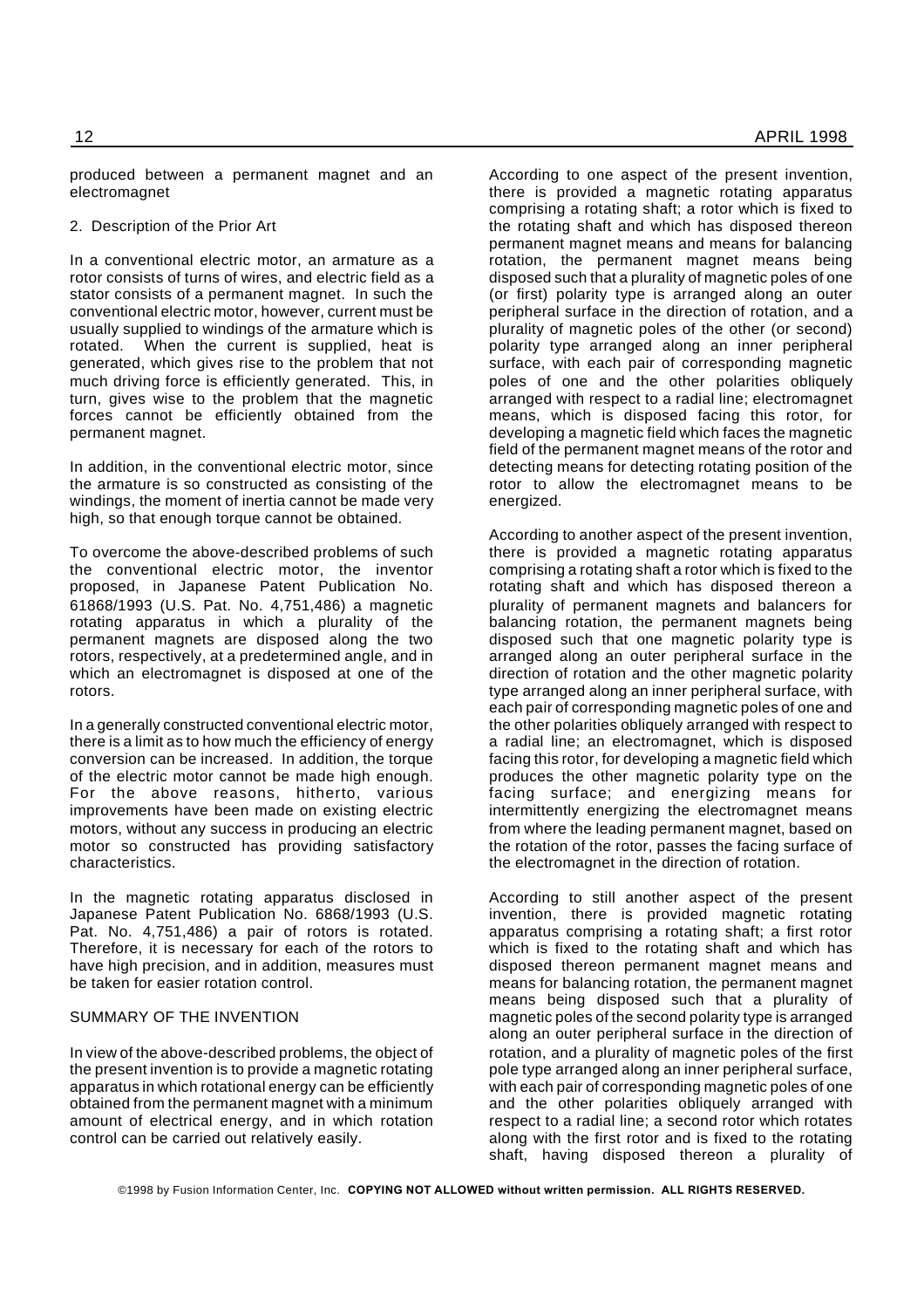permanent magnets and balancers for balancing rotation, the permanent magnets being disposed such that one magnetic polarity type is arranged along an outer peripheral surface in the direction of rotation and the other magnetic polarity type arranged along an inner peripheral surface, with each pair of corresponding magnetic poles of one and the other polarities obliquely arranged with respect to a radial line a first and a second electromagnet means, which are magnetically connected and disposed facing the first and second rotors, respectively, for developing a magnetic field which faces the magnetic field of the permanent magnet means of the first and second rotors; and detecting means for detecting rotating position of the rotors to allow the electromagnet means to be energized.

The nature, principle and utility of the invention will become more apparent from the following detailed description when read in conjunction with the accompanying drawings.

#### BRIEF DESCRIPTION OF THE DRAWINGS

In the accompanying drawings:

FIG. 1 is a perspective view schematically illustrating a magnetic rating apparatus according to one embodiment of the present invention

FIG. 2 is a side view of the magnetic rotating apparatus illustrated in Fig. 1;

FIG. 3 is a plan view of a rotor of the magnetic rotating apparatus illustrated in Figs. 1 and 2;

FIG. 4 is a circuit diagram illustrating a circuit in the magnetic rotating apparatus shown in Fig. 1;

FIG. 5 is a plan view showing a magnetic field distribution formed between the rotor and the electromagnet of the magnetic rotating apparatus shown in Figs. 1 and 2

FIG. 6 is an explanatory view illustrating a torque which causes rotation of the rotor of the magnetic rotating apparatus shown in Figs. 1 and 2.

#### DESCRIPTION OF THE PREFERRED EMBODIMENTS

The magnetic field developed by an electromagnet means and that of a permanent magnet means of a rotor repel each other. In addition, the magnetic field of the permanent magnet means is flattened by the magnetic fields of other nearby permanent magnets and electromagnet means. Therefore, a torque is produced therebetween to efficiently rotate the rotor. Since the rotor has a high inertial force, when the rotor starts rotating, its speed increases by the inertial force and the turning force.

A magnetic rotating apparatus related to one embodiment of the present invention will be described with reference to the following drawings.

Figs. 1 and 2 are schematic diagrams of a magnetic rotating apparatus related to one embodiment of the present invention. In the specification, the term "magnetic rotating apparatus" will include an electric motor, and from its general meaning of obtaining turning force from the magnetic forces of permanent magnets, it will refer to a rotating apparatus utilizing



the magnetic forces. As shown in Fig. 1, in the magnetic rotating apparatus related to one embodiment of the present invention, a rotating shaft 4 is rotatably fixed to a frame 2 with bearings 5. To the rotating shaft 4, there are fixed a first magnet rotor 6 and a second magnet rotor 8, both of which produce turning forces and a rotated body 10, which has mounted there along a plurality of rod-shaped magnets 9 for obtaining the turning forces as energy. They are fixed in such a manner as to be rotatable with the rotating shaft 4. At the first and second magnet rotors 6 and 8, there are provided, as will be described later in detail with reference to Figs. 1 and 2, a first electromagnet 12 and a second electromagnet 14 respectively are energized in synchronism with rotations of the first and second magnet rotors 6 and 8, both of which face each other and are each disposed in a magnetic gap. The first and second electromagnets 12 and 14 are respectively mounted to a yoke 16, which forms a magnetic path.

[Portions have been edited out]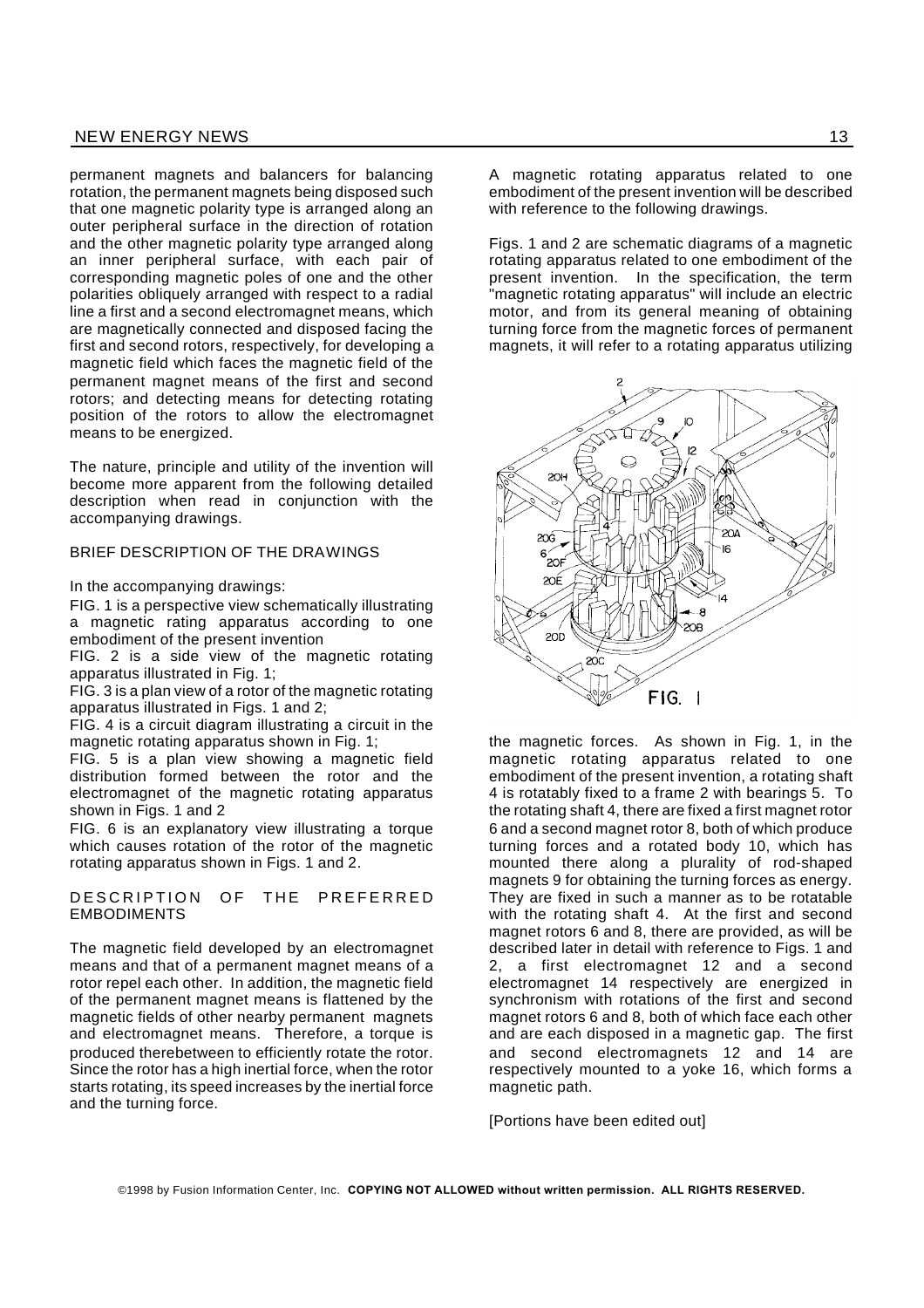... It is preferable that balancers, in addition to magnets, are provided along a potion of the peripheral area on the disk-shaped surface. The counter weights, which do not need to be formed into separate blocks, may be formed into one sheet of plate which extends on the outer peripheral area of the disk-shaped surface. In addition, in the abovedescribed embodiments, while the construction is such as to allow the electromagnets to be energized for a predetermined period of time for every rotation of the rotating disk-shaped surface, the circuit may be so constructed as to allow, upon increased number of rotations, energization of the electromagnets for every rotation of the rotating disk-shaped surface, starting from its second rotation onwards. Further, in the above-described embodiment, a tabular magnet has been used for the permanent magnet, but other types of permanent magnets may also be used. In effect, any type of magnet may be used as the permanent magnet means as long as a plurality of magnetic poles of one type is disposed along the outer surface of the inner periphery and a plurality of magnetic poles of the other type are disposed along the inner peripheral surface of the disk-shaped surface, so that a pair of corresponding magnetic poles of one and the other polarities is obliquely arranged, with respect to the radial line 11.

Although the tabular magnets 22A through 22H are mounted on the magnet rotors 6 and 8 in the above embodiment, they may be electromagnets. In this case, the electromagnets 12 and 14 may he the alternative of electromagnets or permanent magnets.

According to the magnetic rotating apparatus of the present invention, rotational energy can be efficiently obtained from permanent magnets. This is made possible by minimizing as much as possible current supplied to the electromagnets, so that only a required amount of electrical energy is supplied to the electromagnets.

It should be understood that many modifications and adaptations of the invention will become apparent to those skilled in the art and it is intended to encompass such obvious modifications and changes in the scope of the claims appended hereto.

What is claimed is:

1. A magnetic rotating apparatus comprising a rotating shaft; a rotor which is fixed to said rotating shaft and which has disposed thereon a plurality of permanent magnets and balancers for balancing rotation, the permanent magnets being disposed such that one magnetic polarity type is arranged along an outer peripheral surface in the direction of rotation and the other magnetic polarity type arranged along an inner peripheral surface, with each pair of

corresponding magnetic poles of one and the other polarities obliquely arranged with respect to a radial line; an electromagnet, which is disposed facing this rotor, for developing a magnetic field which produces the other magnetic polarity type on the facing surface and energizing means for intermittently energizing said electromagnet means from where the leading permanent magnet, based on the rotation of said rotor, passes the facing surface of the electromagnet in the direction of rotation.

2. A magnetic rotating apparatus as claimed in claim 1, wherein said rotor and electromagnet means are one of a plurality of pairs of rotors and electromagnet means, each disposed facing each, wherein each rotor is fixed to said rotating shaft.

3. A magnetic rotating apparatus as claimed in claim 1, wherein said permanent magnet means are tabular magnets.

4. A magnetic rotating apparatus as claimed in claim 1, wherein said balancers are made of non-magnetic substances.

5. A magnetic rotating apparatus as claimed in claim 1, wherein said energizing means comprises a relay with a solenoid and a contact, and a DC power source.

6. A magnetic rotating apparatus as claimed in claim 5, wherein said DC power source is electrically connected to a charger.

7. A magnetic rotating apparatus as claimed in claim 1, wherein said permanent magnet means are substituted to electromagnets and said electromagnet means is substituted to a permanent magnet means.

- 8. A magnetic rotating apparatus comprising:
	- $\circ$  a rotating shaft;
	- $\circ$  a first rotor which is fixed to said rotating shaft and which has disposed thereon permanent magnet means and means for balancing rotation, the permanent magnet means being disposed such that a plurality of magnetic poles of the second polarity type is arranged along an outer peripheral surface in the direction of rotation, and a plurality of magnetic poles of first polarity arranged along an inner peripheral surface, with each pair of corresponding magnetic poles of the one and the other polarities obliquely arranged with respect to a radial line;
	- $\circ$  a second rotor which rotates along with the first rotor and is fixed to said rotating shaft, having disposed thereon a plurality of permanent magnets and balancers for balancing rotation, the permanent magnets being disposed such that one magnetic polarity type is arranged along an outer peripheral surface in the direction of rotation and the other magnetic polarity type arranged along an inner peripheral surface, with each pair of corresponding magnetic poles of one and the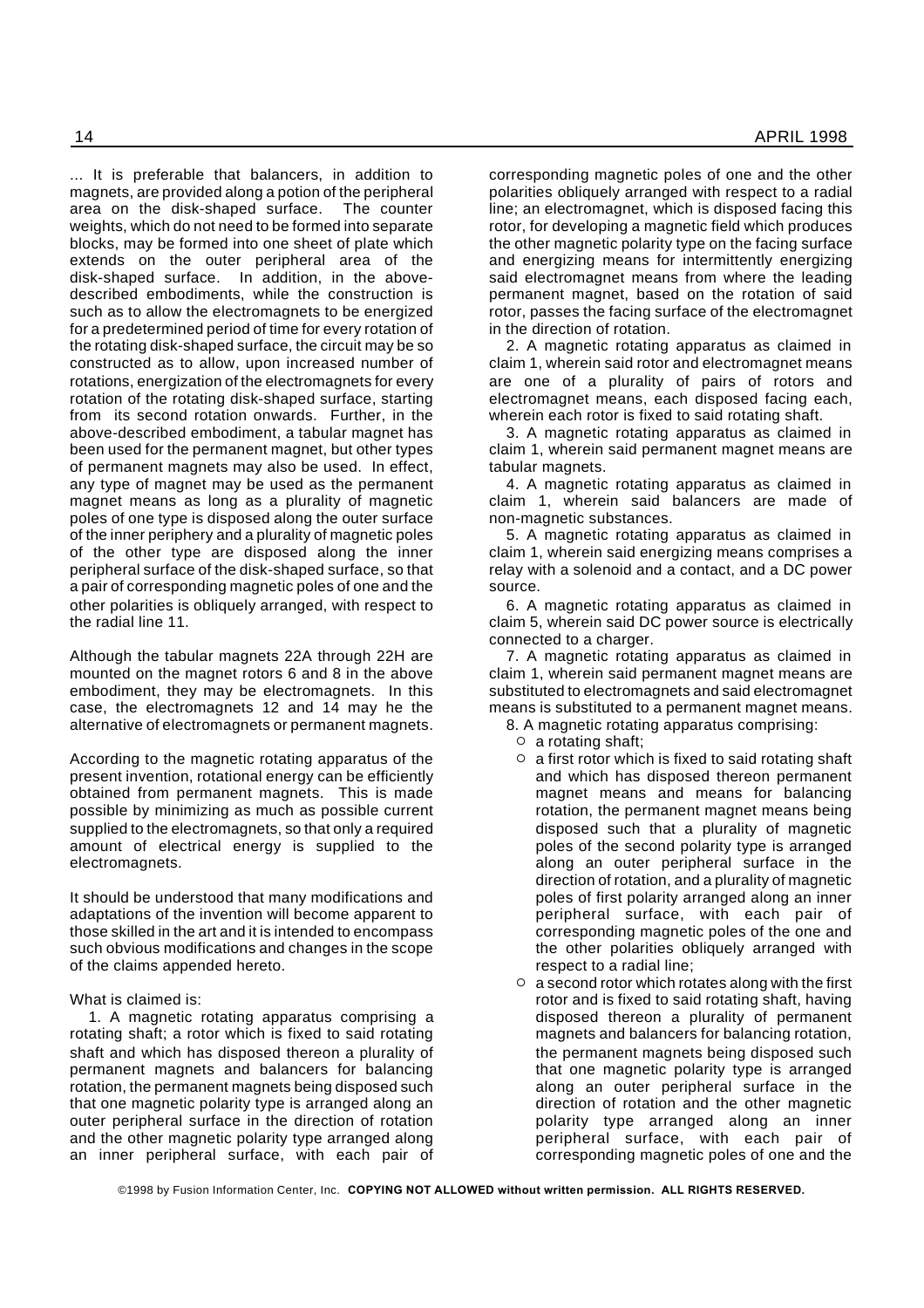other polarities obliquely arranged with respect to a radial line;

- ˛ a first and a second electromagnet means, which are magnetically connected and disposed facing the first and second rotors, respectively, for developing a magnetic field which faces the magnetic field produced by said first and second rotors; and
- ˛ detecting means for detecting rotating position of said rotors to allow said electromagnet means to be energized.

9. A magnetic rotating apparatus as claimed in claim 8, wherein said electromagnet means is energized in synchronism with rotations of the rotor.

10. A magnet rotating apparatus as claimed in claim 8, wherein said permanent magnet means are tabular magnets and said means for balancing rotation are made of non-magnetic substances.

11. A magnetic rotating apparatus as claimed in claim 8, wherein said permanent magnet means are substituted to electromagnets and said first and second electromagnet means are substituted to permanent magnet means, respectively.

12. A magnetic rotating apparatus comprising:

- $\circ$  a rotating shaft;
- $\circ$  a rotor which is fixed to said rotating shaft and which has disposed thereon permanent magnet means and means for balancing rotation, the permanent magnet means being disposed such that a plurality of magnetic poles of one polarity type is arranged along an outer peripheral surface in the direction of rotation, and a plurality of magnetic poles of the other polarity type arranged along an inner peripheral surface, with each pair of corresponding magnetic poles of one and the other polarities obliquely arranged with respect to a radial line;
- ˛ electromagnet means, which is disposed facing the rotor, for developing a magnetic field which faces a magnetic field of said rotor;
- ˛ wherein said rotor and electromagnet means are one of a plurality of pairs of rotors and electromagnet means, each disposed facing each, wherein each rotor is fixed to said rotating shaft; and
- ˛ detecting means for detecting rotating position of said rotor to allow said electromagnet means to be energized.

For a complete copy of this Patent contact the IBM website: www.patents.IBM.com For abstracts only contact: www.uspto.gov



#### **MYSTERIOUS MAGNETIC SPINNER**

You may have seen a video of John Searl demonstrating with a string and a paper clip that magnetic fields spin. Do you believe that ?

Here is a device invented by Lee Trippett to demonstrate **"The Mysterious Magnetic Spin".** This product is an excellent stocking stuffer and an excellent executive toy. Please don't tell the young folks that this device might just get them thinking about how magnetism really works.

The key point of this device is that **the college professors cannot tell us how it works.** They will tell you that it is simple magnetic motor action - a force is produced on a coil that is moved though a magnetic field. Now try it with a coil of copper. No spin!

Just being produced by Trenergy, Inc., with the royalties going to support the Institute of New Energy. Thank you, Lee Trippett.

Price: \$12.00 shipped postage prepaid, anywhere in the U.S. Available to Wholesalers.

Order immediately for the Holidays by phone, fax, email, or letter. SPINNER c/o NEN, P.O. Box 58639, Salt Lake City, UT 84158-0639 Phone: 801-583-6232 E-mail: <halfox@slkc.uswest.net>

## **BOOK REVIEW**

#### **SUSTAINABLE AMERICA**

Daniel Sitarz, Editor, Sustainable America: America's Environment, Economy, and Society in the 21st Century, Earthpress, Carbondale, IL; c1998. An abridged and synthesized version of the reports of the President's Council on Sustainable Development. Foreword by Vice-President Albert Gore. 312 pages, indexed, paperback, \$15.95.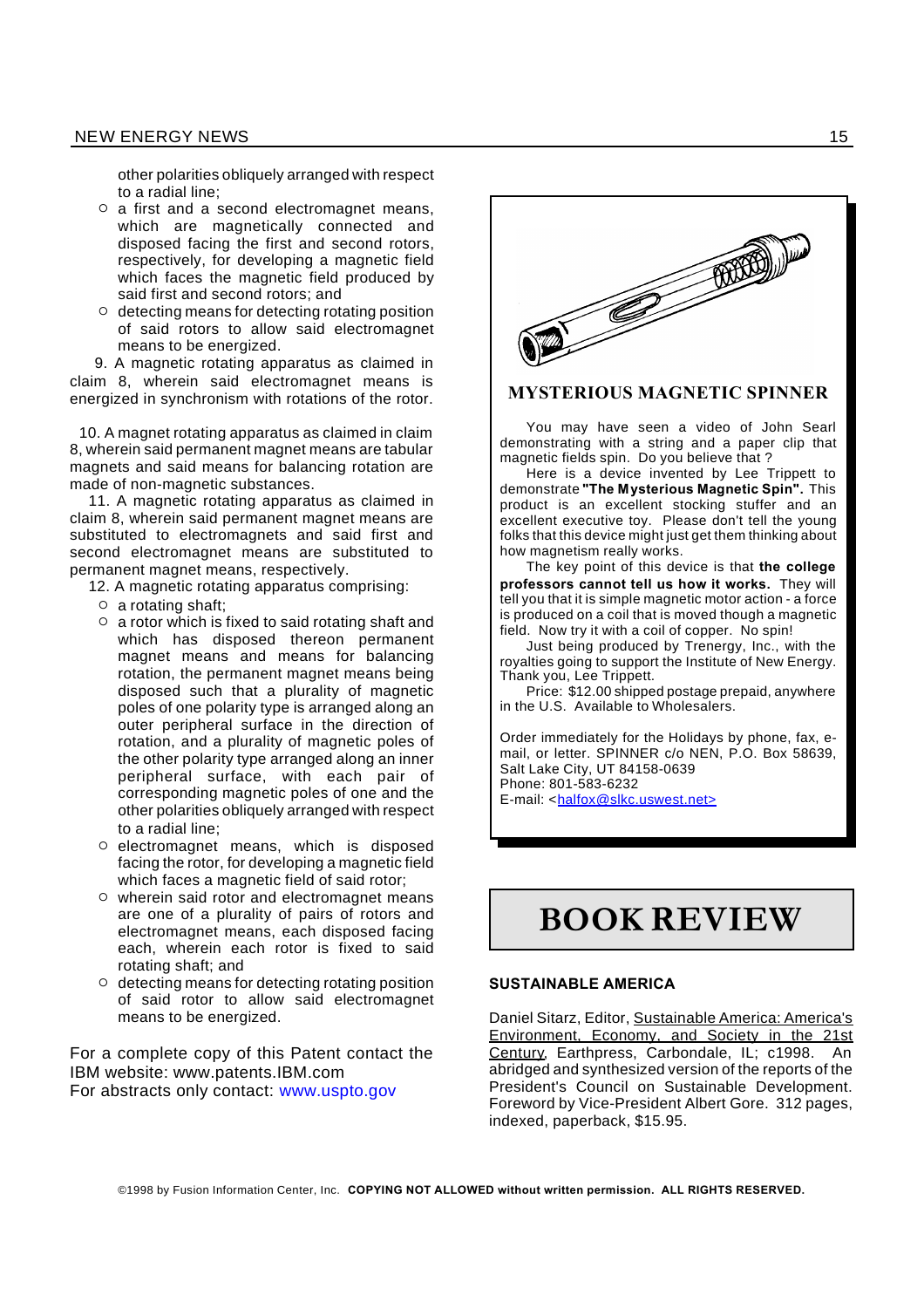This book purports to provide "Bold New National Plan for Sustainable Development". The claim is justified when viewing most of the topics covered by the book. Here are some of the chapter headings: Sustainable Consumption; Sustainable Production; Sustainable Natural Resources; Sustainable Agriculture; Sustainable Environmental Management; Sustainable Communities; and International Leadership in Sustainable Development.

The statement of problems in these various areas has great merit. Facts and suggestions from task forces in each of these important areas are well presented. The book is worth reading for anyone who has any sensibility toward the well being of this planet and its biosphere. Many prestigious persons have contributed to the factual background and the actions that should be taken.

In the discussion for Chapter 8, "Sustainable Energy and Transportation," the emphasis is on saving energy, conserving energy, and improving energy efficiency. The factual statements are accurate and important. For example, "The amount of energy used to create one dollar of goods or services in the U.S. is the highest in the world -- approximately 36 percent greater than in Germany and 79 percent greater than in Japan. America's use of petroleum is seven times greater than the world's per capita average." These are well-known and often ignored facts. The problem lies in the suggested action. (This reviewer has no quarrel with the need for increasing energy efficiency nor in conserving energy.)

The obvious lacks are two-fold: the remedies are unacceptable or unachievable and no mention is made of new-energy technologies. The subheading, "U.S. Energy Policy" demonstrates by it paucity of policy that the U.S. has no effective energy policy. In the subheading, "Action: Increase U.S. Energy Use Efficiency," it is suggested that, "The goal should be to reduce the average amount of energy consumed per dollar of economic activity from 1990 levels by 30 percent by 2010, and 50 percent by 2025." Under the heading "Action: Increase U.S. Use of Renewable Energy," it is stated that 7.4 percent of the total U.S. primary energy is renewable energy. Hydroelectric power accounts for half of this amount. The renewable energy sources mentioned are wind, solar electric, solar thermal, geothermal, and biomass.

After citing that the Department of Energy has increased its budget for renewable technologies by 66 percent (1995 figures) the book states that nuclear, coal, and other technologies (not specified) get 75 percent of the available funding. One sentence, however, states, ". . . federal research and

development funding should begin to focus to a larger extent on renewable technologies.'

It is difficult to conceive that the 33-person members on the**Energy and Transportation Task Force** failed to have any concepts of the on-going developments in new-energy sources. However, to their credit, there was not one mention of hot-fusion power, nor of the expansion of fission nuclear power as an action item for renewable energy.

Although we recommend the book for its presentation of the problems and for many of the recommended action items, there appears to be an almost total lack of understanding of the role that energy will play in America's future and in the future of the world. The energy concepts appear to be the modern day equivalent of the **Whale Oil Syndrome**: "What will we do when we run out of whales?"

America has the highest standard of living in the world. This achievement is based on the freedom given by the world's greatest constitution and inexpensive energy. We recently fought the Persian Gulf War to ensure cheap oil. **Inexpensive, clean, and plentiful energy is one of the necessary requirements for America to continue to lead the world in having a high standard of living. Almost every chapter of this book could have cited how clean, abundant, cheap energy would help to solve the many problems faced in creating a Sustainable America.** As we solve the problems of producing and distributing clean, cheap, abundant energy, we will be making the **best possible** contribution to a viable, healthy, sustainable America where all of its citizens can continue to enjoy the world's highest standard of living. Unfortunately, that story was missing from an important book.

[Book reviewed by Hal Fox.]

## *Errata*

Dr. Inomata sent us corrections to these equations that were printed in "The New Paradigm and Cold Fusion," *NEN*, Feb. 1998, p 6.

$$
f = Re \left[ \frac{(Q_1 + iQ_2)(q_1 + iq_2)}{r^2} \right] r^0 \tag{3}
$$

$$
Eq.(3) = Re \left[ \frac{(Q_1 q_1 - Q_2 q_2) + i (Q_1 q_1 - Q_2 q_1)}{r^2} \right] r^0
$$
 (4a)

The first term of Eq. (5) indicates Coulomb force between two positively charged nuclei, so it is a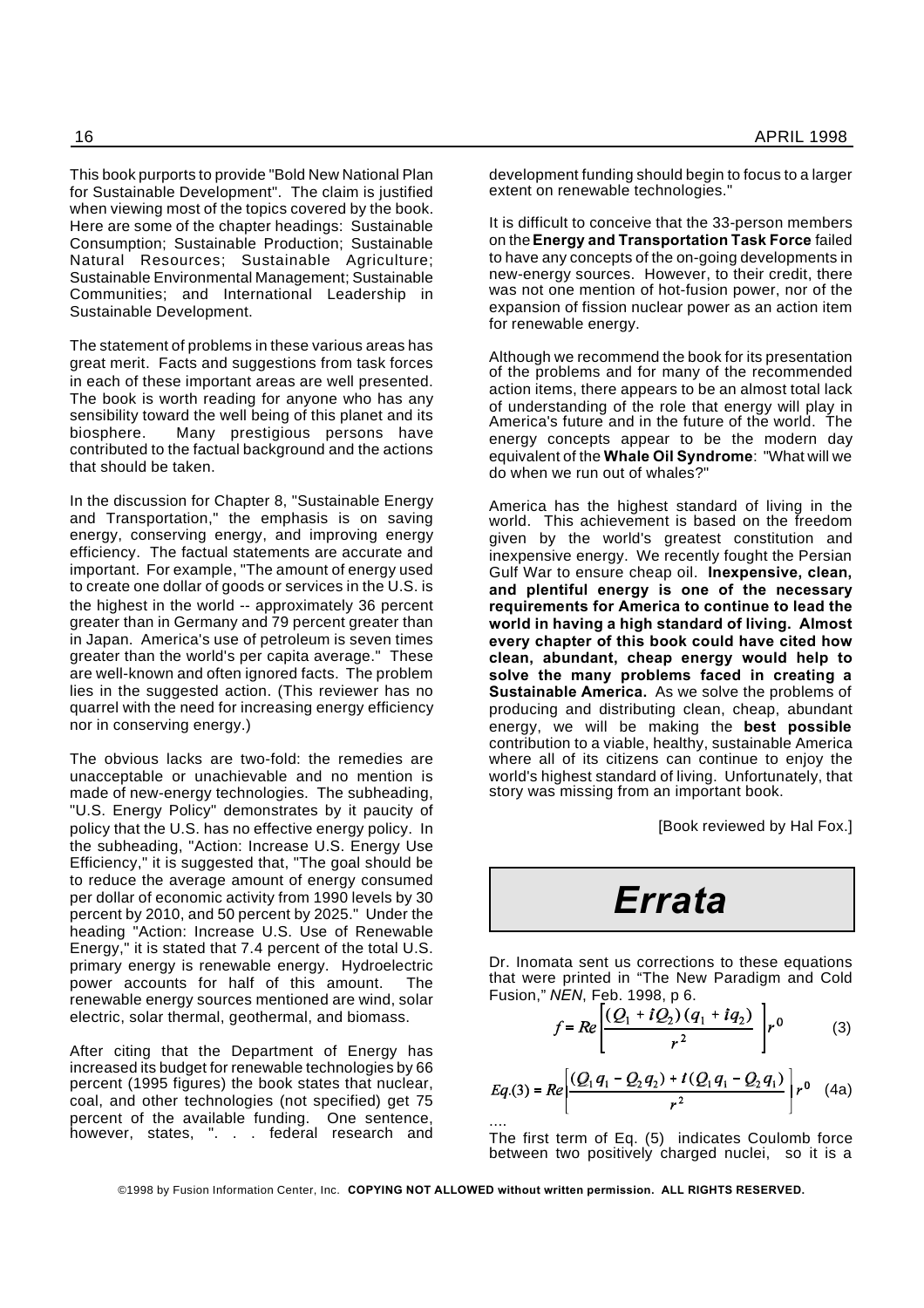#### NEW ENERGY NEWS 27 and 20 and 20 and 20 and 20 and 20 and 20 and 20 and 20 and 20 and 20 and 20 and 20 and 20

repelling force. On the other hand, if  $Q_2$  and  $q_2$  are both positive, the second term represents a pulling force because of the minus sign. So, in the equation (4), if the following conditions are met, .....

$$
Q_1/Q_2 = q_2/q_1 \tag{7}
$$

$$
-\frac{Q_2 q_2}{r^2} r^0 = -\frac{(G^{1/2} M)(G^{1/2} m)}{r^2} r^0 \qquad (9a)
$$

LETTERS to the Editor & Others

#### **LETTER FROM TONY SUTTON**

My problem is that I'm trying to stretch the term cold fusion to cover the later developments....and the term won't stretch that far. Agreed. The commercial future is plasma, lower energy state hydrogen, maybe others yet to emerge.

So far I've stuck with cold fusion as a general descriptive to avoid confusing my readers who are not technical people, they are professionals and business types. But its now hopelessly inaccurate. I'll have to clarify.

On plant efficiency to produce  $0_{2}...$ 12.5%  $\,$  across the  $\,$ spectrum. Drops near 680 nm the red drop (Your note *NEN*, vol 5, no 11, March 1998, p3)

Torsion fields! Yes, I've been following this for 5 -6 years. I'm of the Thomas Kuhn School, the present paradigm will never accept torsion fields. Acceptance will come from new generations of thinkers. Not necessarily young in years (I'm 73) but young in thinking.

All Best Wishes Tony Sutton, Editor *Future Technology Intelligence Report*

## **ANSWER FROM DR. INOMATA**

To Mr. Sherbon:

Thank you for your interest in my short note on cold fusion. As the mathematical formulas [Feb. 1998, *NEN*] contain some misprints, I enclose the corrected one. You asked the reason why I relate  $Q_2$  and  $q_2$  with  $G^{\frac{1}{2}}$ M and  $G^{\frac{1}{2}}$ m. The reason is as follows, using -1 = i i.

$$
-\frac{GMm}{r^2}r^0=\frac{(iG^{1/2}M)(iG^{1/2}m)}{r^2}r^0=\frac{iQ_2q_2}{r^2}r^0
$$
 (1)

where 
$$
Q_2 = G^{1/2}M
$$
  
\n $q_2 = G^{1/2}m$  (2)

This means that the gravitational pulling force between M and m is equal to Coulomb force between imaginary electrical charges  $iQ_2$  and  $iq_2$  given in the equation (2).

You also asked in what case  $Q_1 = Q_2$  and  $q_1 = q_2$  hold. I might answer conversely that in an operating cold fusion system, that condition may hold. My book Paradigm of New Science -- Principia for the 21st Century was published in 1987 by Gijutsu Shuppan Pub. Co, in Tokyo. It was written at a graduate student level and is in its third edition. The address of the publisher is as follows: Gijutsu Shuppan Pub. Co.

2-24-6, Tamagawa Setagaya-ku Tokyo 158, Japan. Tel 011- 03 3707 3766.

Although the English manuscript was already ready, we have been unable to find an English publishing house.

With very best regards. Shiuji Inomata, PhD. President, Japan Psychotronics Institute

PS: Shadow electrical charge is the same thing as Ki in East and Spirit in West.

#### **LETTER FROM RON BRIGHTSEN** March 16, 1998

As you know, the Nucleon Cluster Model **predicts** the existence of antimatter **and antigravity**. A full explanation of these predictions is contained in an article entitled "Nucleon Cluster Structures," which appeared in the Sept/Oct. issue of *Infinite Energy*, (vol. 1, no. 4) in 1995.

It has also been posted, since 1996, on our home page on the Internet, at the address printed below, which states that "antimatter clusters may well be the long sought **dark matter**, providing an answer to the **missing matter** issue in cosmology .... By demonstrating the reality of antigravity, Einstein's original cosmological constant is shown to be correct, establishing the age of the universe as  $16±3$  billion years."

Sincerely,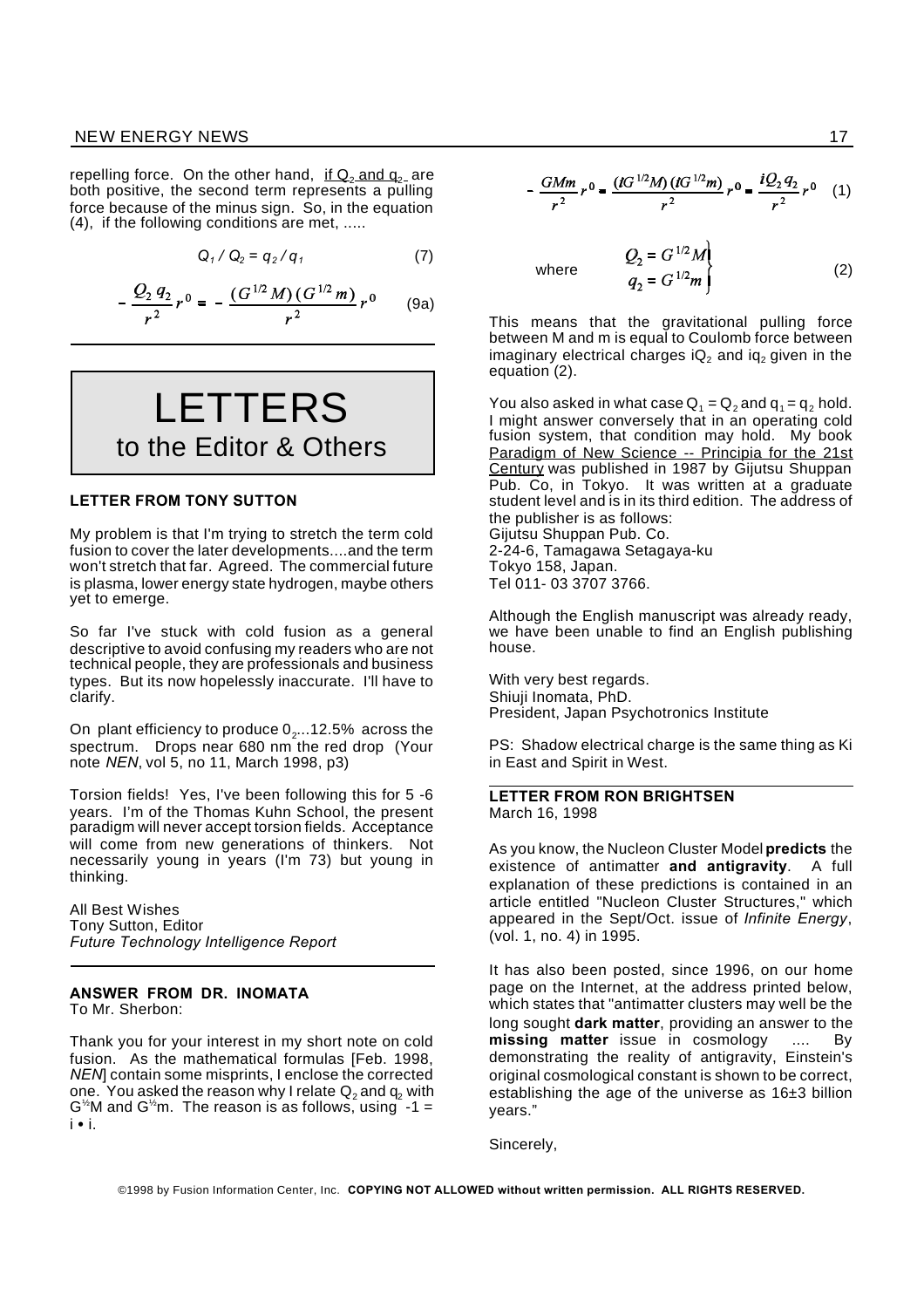/s/ Ron Brightsen Clustron Sciences Corporation http://www.gslink.com/~ncmcn/Clustron/ [See page 7 this issue about anti-gravity discovery. – Ed. ]

#### **LETTER FROM WIN LAMBERTSON**

Thank you for publishing the 1998 DOE Budget Request (*NEN*, vol. 5, no. 10, pp. 11-12, Feb., 1998). If we used honest book-keeping, we would also include the costs of the 1997-98 El Nino floods and the \$1 billion Gulf build-up.

We had a congressman from Kentucky, Natcher, who went through one of the Federal budgets and found \$17,000 for the University of Iowa for mule heaves research. He called the Department of Agriculture and asked the reason. He pointed out that there were only two or three mules in Kentucky. They told him that the professor had been studying mule heaves for 17 years, that he would retire in another year and that they felt they should fund him for the remaining year.

Most of the DOE budget seems to be for obsolete mule heaves research.

My research is progressing nicely. Yesterday I had three experiments with yields of 211.1, 199.3 and 202.5 percent [over input]. E-dam stability is still the problem upon which I am working.

Sincerely, W.A. Lambertson

#### **LETTER OF INQUIRY**

I'm interested in your transmutation kit. Can it produce precious metals, etc.? What precious metals and in what quantities? What voltage does it work on? Do you have written testimonies and phone numbers of people who have produced any sort of wealth out of this machine?

Yours sincerely, C. Bamforth

P.S. Have many of these machines been produced and are there any on the market second hand and, if so, where are these machines listed?  $\Diamond \Diamond \Diamond$ 

Dear Mr. Bamforth,

**There is nothing more precious than knowledge.** The Low-Energy Nuclear Transmutation Reactor is a laboratory reactor. It is designed and sold to be used for the further study of the intensely interesting and

valuable understanding that low-energy nuclear reactions are possible. The immediate goal is not to produce a wealth of scarce elements but to produce a wealth of information stemming from a variety of sources, hopefully, from buyers of the kits that will also share their information with the world.

To be specific in answering your questions: We believe that this technology has the capability of producing some scarce elements from some more plentiful elements. Hopefully, the technology will be developed to produce factory-sized quantities of selected scarce elements. The range of voltages **currently used** spans from 50 to 500 volts. Both standard 50- and 60-cycle alternating currents have been used. Some experiments have used pulsed d.c. Written testimonies are in the form of scientific papers being submitted and printed in technical journals or technical papers delivered **or scheduled to be delivered**, before technical or scientific groups. Only a half-dozen of these reactors have been built. None are available second hand. The cost for such kits is only \$3,000 **with a money-back guarantee**.

Do not look at these machines as being able to make someone dollar rich. **Look at these reactors as something that can make many people knowledge rich.** The end result, with help from a lot of sincere people, will be a cleaner greener world; freedom from burning of fossil fuels; and abundant energy for our children and their children's children. What could be more valuable than that?

Hal Fox, Editor.

#### **A FLORIDA CHALLENGE**

Could you run the following **CHALLENGE** in your newsletter?

OK, smart guys. Can you provide a Florida homeowner with electricity? A sophisticated do-ityourselfer will pay for your machine and document the savings. Summer electrical bill: \$300.00 per month. Submit proposals to:

Kirk Miller 9320 S.W. 140 Street Miami, FL 33176.

#### **LETTER FROM BERT SCHREIBER**

It is time to print out a change of policy, maybe on your editorial page or part thereof, to wit:

1. No more papers etc. on push gravity.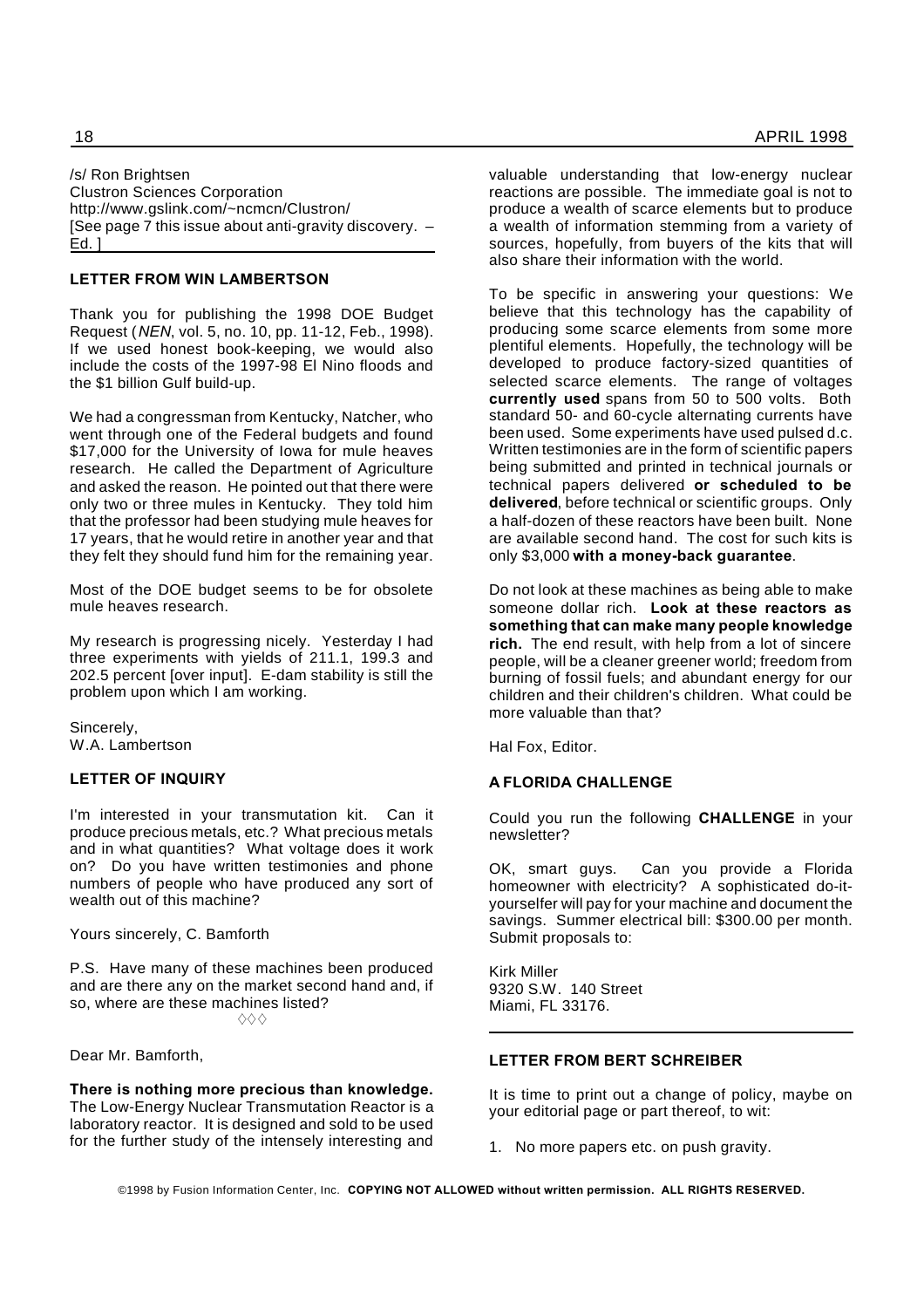2. No more "Mach's Principle" and Gauss likewise, that there is any "force/charge way out yonder" which is responsible for anything.

- 3. No more Zero-point energy.
- 4. No more gravity waves.

5. No more Maxwell et al. There is NO equation, (first principle) nor experimental (second principle) proof of the propagation speed for the electric, magnetic, or gravitational (gravity) field alone. There is no proof that the speed of radiation can be found from *any set* of equations. The ratio of the e.m.u. to the e.s.u. is just a number whose numerical value is *(all ratios are dimensionless)* is the length light goes in/per one second from point A to point B.

6. NO more "undefined" photons. Any paper or letter using the word "photon" must have the author's definition of *exactly* "which nonexistent photon" he is speaking thereof.

7. NO more "mass increases with speed or even velocity." All papers/letters must have the correct statement, "The apparent measured mass increases with velocity."

8. The speed of light is a constant. Eliminate that also. **c** only has a maximum limit (here is my results, only one special wavelength can go at **c**), and all other radiations speed at LESS than **c**. It is not a constant!

This will at least be a start in the right direction. Think this over carefully.

Warmest Regards Bert Schreiber

#### NOTE FROM THE EDITOR:

Item 1 – See important anti-gravity study in this issue, page 7. Item 3 – See "Scalar Phenomena Research" this issue, page  $X$ . Item  $4 -$  See ad for gravity-wave detector on page 15. Item 8 – I agree and torsion fields are even faster than light.

Best Regards, Hal Fox, Editor.

#### **LETTER FROM NORMAN SILLIMAN**

There are rumblings of discontent in the scientific community that must be giving the citizens of this country heart bum.

The discontent is exemplified by John Horgan's (staff writer for *Scientific American*) 1996 book describing "the Twilight of the Scientific Age," The End of Science.

I have tried to point out what I see as the situation. "So, we have established the general problem. We are not where we want to be. We have action from a consumer-of-science group (NASA) publicly

requesting an alternate path, we have laments from the establishment Science community (Teller and Ehler) reporting in the establishment media undesirable conditions in mainstream science, and we have a major player in the non-mainstreamscience area (Mallove) offering a service to society if there was a benefactor providing financial support (money)."

What we need is an alternate plan. Since we cannot expect any assistance from established science, I suggest we ask the technically educated people of the country for help. If we describe for them the situation, and ask for help, we can go beyond the "twilight" people and move on into the 21st Century on a positive path.

Norman Silliman 315 Betty Lane, 2nd Floor Pleasant Hill, CA 94523-2808 (510) 687-6557 silliman@ccnet.com

[How about a New-Energy Mutual Fund for the market investors? – Ed.]

*Meetings*

## **ICCF-7**

#### **INTERNATIONAL COLD FUSION FORUM Vancouver, B.C., Canada April 19-24, 1998**

A different topic is planned for each day at ICCF-7. An invited presentation with summary review or global implications for the entire field will begin each day's topic, followed by five oral presentations on the topic. Afternoons will be entirely devoted to enhanced poster sessions, which include a 3-5 minute oral preview and summary. A "Top Ten" poster presenters will be selected by the attendees, and each will conduct an expanded 15 minute presentation to the full audience

You can never solve a problem with the same kind of thinking that created the problem in the first place. -- Albert Einstein

o n **Thursdav** afternoo n. Three ev en ing worksho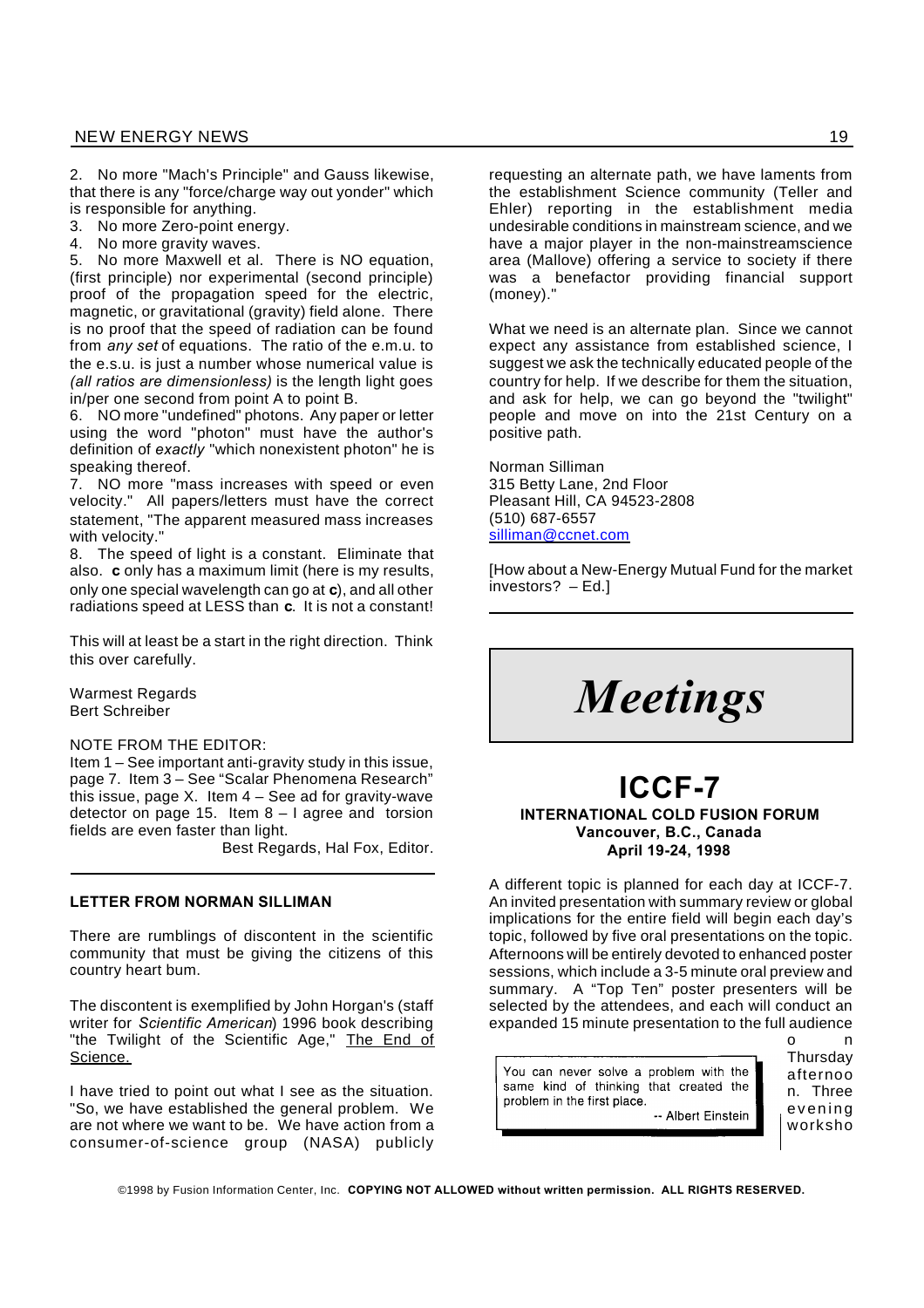ps will also be held.

Topics include: Heat & Related Products, Nuclear Processes & Products, Materials & Innovative Approaches, and Theory & Nuclear Physics.

**Registration fee \$500.** For more information or to get on mailing list, contact: ICCF-7 c/o ENECO 391-B Chipeta Way, Salt Lake City, UT 84108 USA Phone (801) 583-2000 Fax (801) 583-6245 jaeger@ENECO-USA.com

#### **CALL FOR PAPERS**

#### **NATURAL PHILOSOPHY ALLIANCE**

announces that some additional abstracts can still be submitted for the **May 18-20, 1998** meeting at Grand Junction, CO. The main thrust of the NPA is convincing of establishment science that Einstein's Special Relativity is flawed. Several new-energy specialists are members and have submitted papers. The cost is \$40 for attendance.

For further details about NPA format, send an abstract immediately to John E. Chappell, Jr., PO BOX 14014, San Luis Obispo, CA 93406.

### **18th International Symposium on Discharges & Electrical Insulation in Vacuum**

August 17-21, 1998 Eindhoven, The Netherlands Hosted by the Eindhoven Univ. of Technology

**Scientific Program**, Papers will be presented on all aspects of: Fundamentals of Discharges and Breakdown in Vacuum; Vacuum Discharge Devices and Applications; and Vacuum Insulation Technology and Applications.

**Mini-Courses** held parallel with conference: Diagnostics for Vacuum Devices, and Production Technology for Vacuum Insulated Devices

A **technical exhibition** will be held featuring components and systems in the area of vacuum discharge devices and vacuum insulated devices (e.g. vacuum switchgear, vacuum deposition and coating, X-ray and microwave tubes and other beam-devices, high-power devices, and equipment for analysis, monitoring and test purposes).

Hotel accommodation in downtown Eindhoven, a short distance from the University Conference Centre, is available through the EUT Conference office at reduced rates.

#### **Information for Authors**

Accepted papers will be published in conference proceedings, available at the registration. A limited number of accepted papers will be selected for publication, in a modified and extended version, in Special Issues of *IEEE Transactions on Plasma Science* and *IEEE Transactions on Dielectrics and Electrical Insulation.* The working language of the symposium is English. All printed matter will appear in English.

#### **Correspondence** should be sent to:

Carla Schreurs Congress Office ISDEIV'98, Aud.2.26 Eindhoven Univ. of Technology P.O. Box 513 5600 MB Eindhoven, The Netherlands

phone: (011)-31-40-247-4849 fax: (011)-31-40-245-8195 E-mail: C.L.A.Schreurs@ieb.tun.nl Website: http://www.ele.tue.nl/evt/isdeiv/

#### "Environmental Needs" **33rd Intersociety Energy Conversion Engineering Conference (IECEC)** August 2-6, 1998 Colorado Springs, CO

Sponsored by the American Nuclear Society, American Inst. of Chemical Engineers, Society of Automotive Engineers, American Inst. of Aeronautics and Astronautics, American Society of Mechanical Engineers, and Inst. of Electrical and Electronics Engineers.

For further infromation: ANS Proceedings Office, IECEC '98 555 North Kensington Ave. La Grange Park, IL 60526 Phone: 708/579-8253; fax 708/352-6464 Web page: www.inspi.ufl.edu/IECEC98

#### **International Scientific Congress - 98**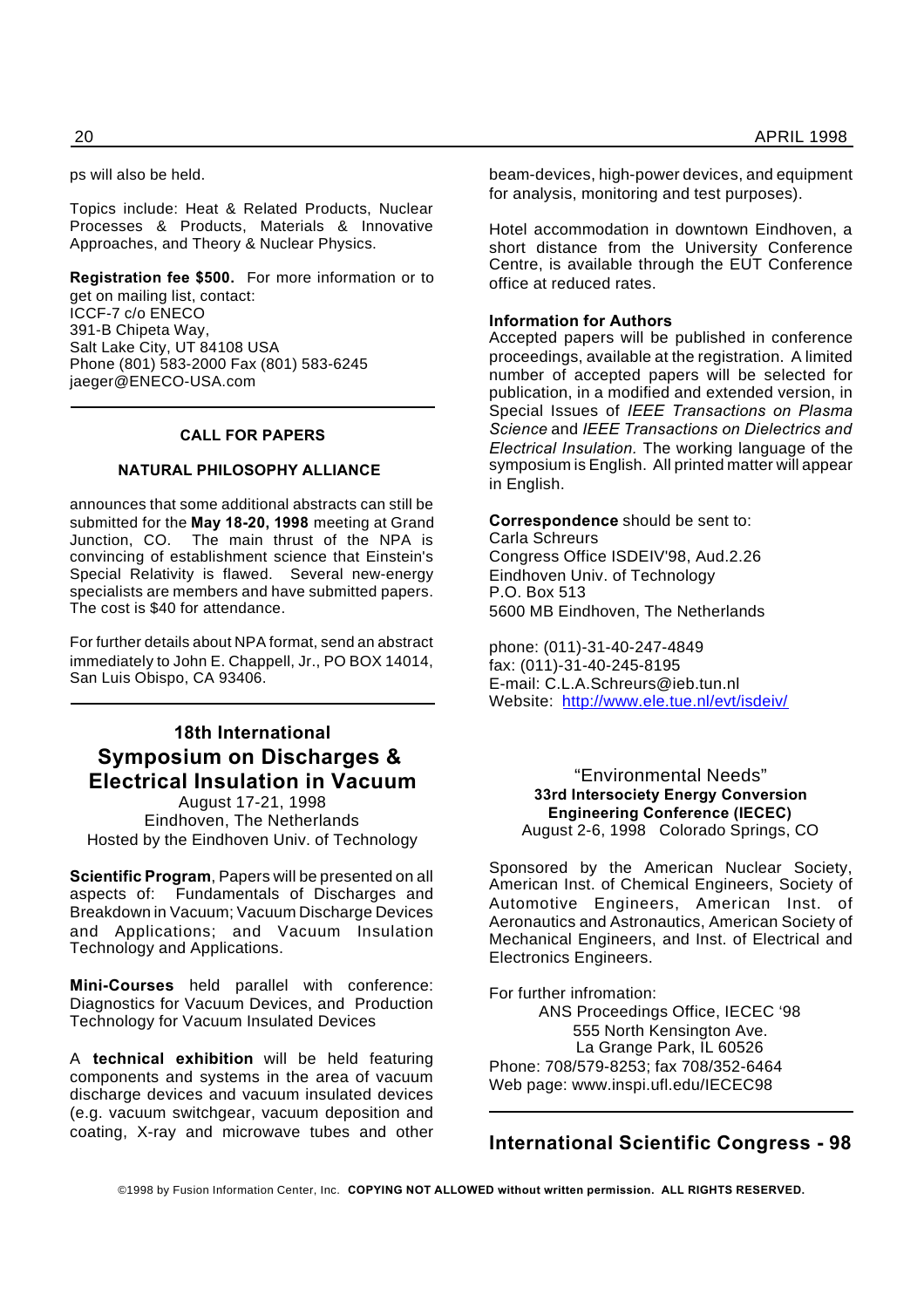"Fundamental Problems of Natural Sciences" June 22-27, 1998 St.-Petersburg, Russia

Studying problems in:

Substance, Electromagnetism, Gravitation Elements, structure and interaction of Earth and Universe systems, Mechanics, Nontraditional Sources of Energy and Technologies

Contact LOC office, secretary Tatyana Doganonskaya Office: (7) 812-277-00-37 Fax: (7) 812-277-12-56 E-mail: exico@mail.nevalink.ru

> **Second International Symposium on Consciousness, New Medicine and New Energy** November 26-27, 1998 Ibuka Hall, Waseda University Tokyo, Japan

Symposium slogan: Toward New Human Civilization

The Second International Symposium on Consciousness, New Medicine, and New Eneryg will bring together scientists and scholars from Japan and elsewhere to discuss their pioneering work and raise new questions for further research on the inter-relationship of consciousness, matter and energy, complimentary and intergrative medicine, and new energy technologies.

Research in these frontier areas challenges the dominant scientific paradigm, but new scientific world-view and paradigm had appeared at the first symposium. This second symposium will help facilitate this new paradigm, based on wholeness which is important for the future of humanity and the whole earth.

Contact: Mr. Hideo Hirano, symposium secretary at: Tel/Fax: 0426-65-9371



The following companies (listed alphabetically) are commercializing cold fusion or other enhanced energy devices: [Listings with your additional copy, or boxed, for small annual service fee.]

#### **COMPANY**: PRODUCT

**American Pure Fusion Engineering and Supply**: Warren Cooley, 1-800-789-7109 or 503-585-6746. Email to: Coolwar@aol.com

**Clustron Sciences Corp.**: Contact: Ron Brightsen, 703-476-8731.

**ENECO**: is in the business of commercializing the exciting new field of low energy induced nuclear reactions in solids via patent licensing, jointventures, and co-operative research. ENECO, University of Utah Research Park, 391-B Chipeta Way, Salt Lake City, Utah 84108 USA. Contact Fred Jaeger, Voice 801-583-2000, Fax 801-583- 6245. Email: jaeger@ENECO-USA.com

**E-Quest Sciences**: Contact Russ George, FAX 415-851-8489.

**German Association for Vacuum Field Energy**: Wolfram Bahmann, Feyermuehler Str. 12, D-53894 Mechenich, Germany. Tel: 011-48/(0)2443-8246 Fax: 011-49/(0) 2443-901880 E-mail: dvs@gptec.com Internet: www.gptec.com/pace.

**Holotec AG**: Clean Energy Technology, contact André Waser, Gen. Mgr., Bireggstrasse 14, CH-6003, Luzern, Switzerland. Phone 011 41-41 360 4485, or Fax 011 41- 41 360 4486.

**Fusion Information Center (FIC)**: Research and development of new energy systems. The world's most complete resource depository for cold fusion research information, as well as other new energy research including zero-point energy; space energy research; electronic, electromagnetic, and mechanical over unity devices and transmutation. We are the publishers for *New Energy News*, and *the Journal of New Energy.* Voice 801-583-6232, Fax 801-583-2963. Contact Hal Fox.

**Hydro Dynamics, Inc**.: Rome, Georgia. Contact James Griggs, Voice 706-234-4111 Fax 706-234-0702.

**JET Energy Technology, Inc.**: Weston, MA. Contact Dr. Mitchell Swartz, Voice 617-237-3625. Fax 617-237- 3625.

**Labofex, Experimental and Applied Plasma Physics**: Ontario, Canada. Contact Dr. Paulo N. Correa. Tel 905-660-1040 Fax 905-738-8427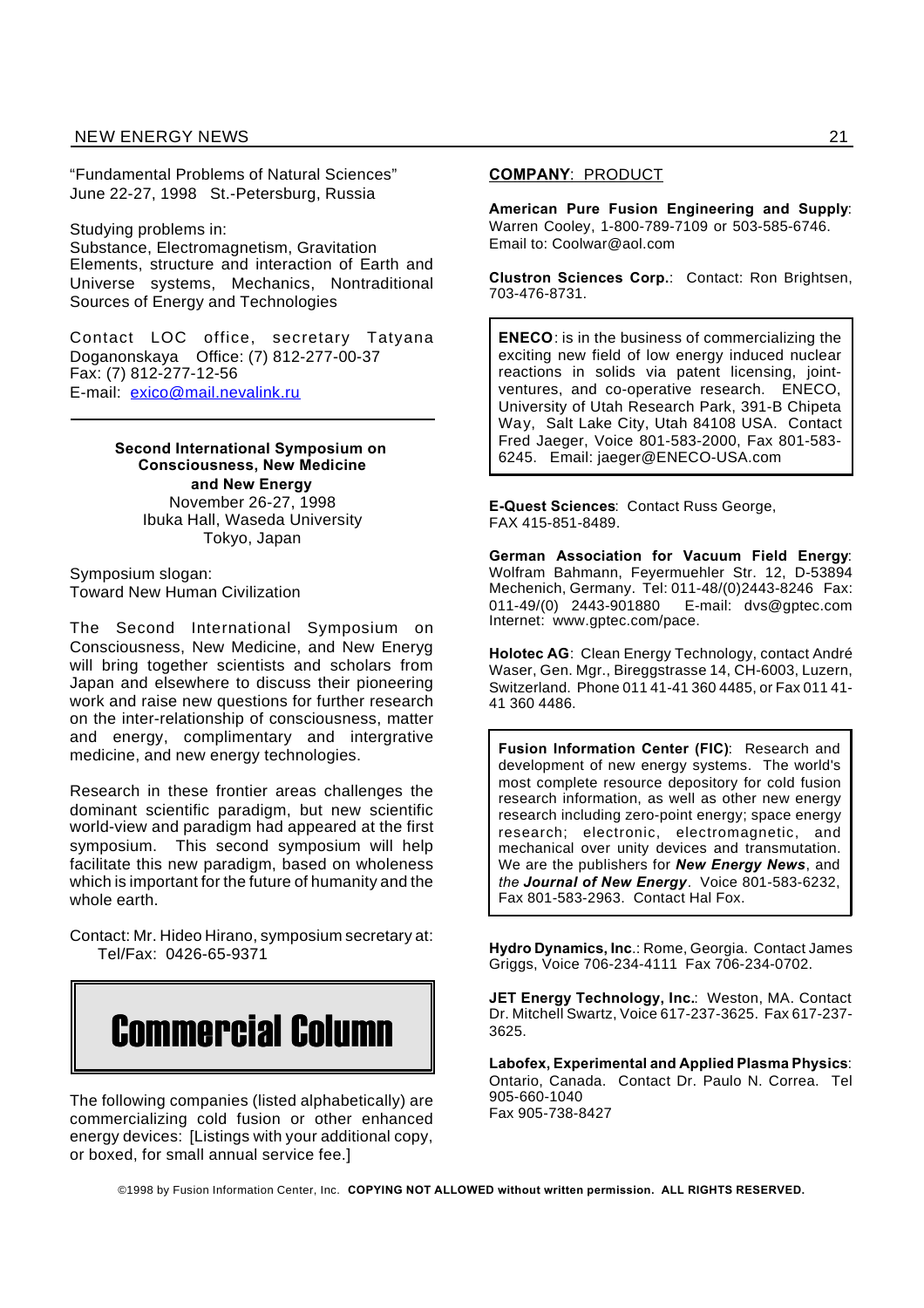**Magnetic Power Inc.**: Sebastopol, CA. Contact Mark Goldes, voice 707-829-9391, Fax 707-829-1002.

**Nova Resources Group, Inc**.: Denver, CO. Call Chip Ransford, Phone 303-433-5582.

**Trenergy, Inc.,** has acquired rights to develop and produce a new-type of thermal power based on the controlled production of clean nuclear reactions from plasma injected transmutation. Contact through P.O. Box 58639, Salt Lake City, UT 84158- 0639, Voice 801-583-6232, Fax 801-583-2963.

**UV Enhanced Ultrasound**: Hong Kong. FAX 852-2338-3057.

**"YUSMAR"- Scientific-Commercial Company:** President: Dr. Yuri S. Potapov, 277012 Kishinev, Moldova. Phone and Fax 011-3732-233318.

**Zenergy Corp.**: Founded in 1996 to facilitate the introduction of commercially viable energy alternatives. 390 South Robins Way, Chandler, AZ 85225. Contact Reed Huish, 602-814-7865, Fax 602-821-0967, e-mail: info@zenergy.com

Note: The Fusion Information Center has been acting as an information source to many of these companies. We expect to augment our international service to provide contacts, information, and business opportunities to companies considering an entry into the enhanced energy market.

## **INFORMATION SOURCES**

*Advanced Energy Network Newsletter*, quarterly. Advanced Energy Network, P.O. Box 691, Rondebosch 7700 Capetown, Rep. South Africa.

*Antigravity News and Space Drive Technology*, bimonthly newsletter, pub. J.E.Cox Enterprise, P.O. Box 655, Marietta, GA 30061-655 (Phone 770-218-9693). Per year \$36. U.S., \$48 foreign.

*Cold Fusion Times,* quarterly newsletter published by Dr. Mitchell Swartz, P.O. Box 81135, Wellesley Hills MA 02181.

Home Page: http://world.std.com/~mica/cft.html

*Electric Spacecraft Journal*, quarterly, edited by Charles A. Yost, 73 Sunlight Drive, Leicester, NC 28748.

*Electrifying Times*, 3/year magazine. 63600 Deschutes, Market Rd, Bend, OR 97701 541-388-1908, Fax 541-388-2750, E-mail <etimes@teleport.com>

www.teleport.com/~etimes/

*Elemental Energy*, monthly newsletter, edited by Wayne Green, 70 Route 202N, Petersborough, NH 03458. Email: <design37@aol.com>

*Fusion Facts* has become a section in the *Journal of New Energy*.

*Fusion Technology,* Journal of the American Nuclear Society, edited by Dr. George Miley, 555 N. Kensington Ave., La Grange Park, IL 60525.

*Future Technology Intelligence Report*, monthly newsletter, making available technological information now omitted from establishment media. Back issues available at substantially lower cost on the InterNet at <www.tarapublishing.com> FTIR, P.O. Box 423652, San Francisco, CA 94142-3652.

*Infinite Energy,* bi-monthly magazine. P.O. Box 2816, Concord, NH 03302-2816. Voice: 603-228-4516. Fax: 603-224-5975 E-mail 76570.2270@compuserve.com

KeelyNet BBS - Jerry Decker, 214-324-3501 Internet: www.keelynet.com E-mail: jdecker@keelynet.com

*Planetary Association for Clean Energy Newsletter*, quarterly, edited by Dr. Andrew Michrowski. 100 Bronson Ave, # 1001, Ottawa, Ontario K1R 6G8,<br>Canada. Web page: http://energie.keng.de/~pace Web page: http://energie.keng.de/~pace

**Institute for New Energy (INE),** organization to promote and help find funding for new energy research.

Visit our **Home Page**: www.padrak.com/ine/ which contains many important scientific papers and current reports on all areas of research.

E-mail: halfox@slkc.uswest.net

or ine@padrak.com

Salt Lake City, Utah. Voice 801-583-6232, Fax 801-583-2963.

> *New Energy News* monthly newsletter for INE, highlighting the research and development in the worldwide new energy arena. Edited by Hal Fox.

*Space Energy Journal*, quarterly, edited by Jim Kettner & Don Kelly, P.O. Box 1136, Clearwater, FL 34617- 1136.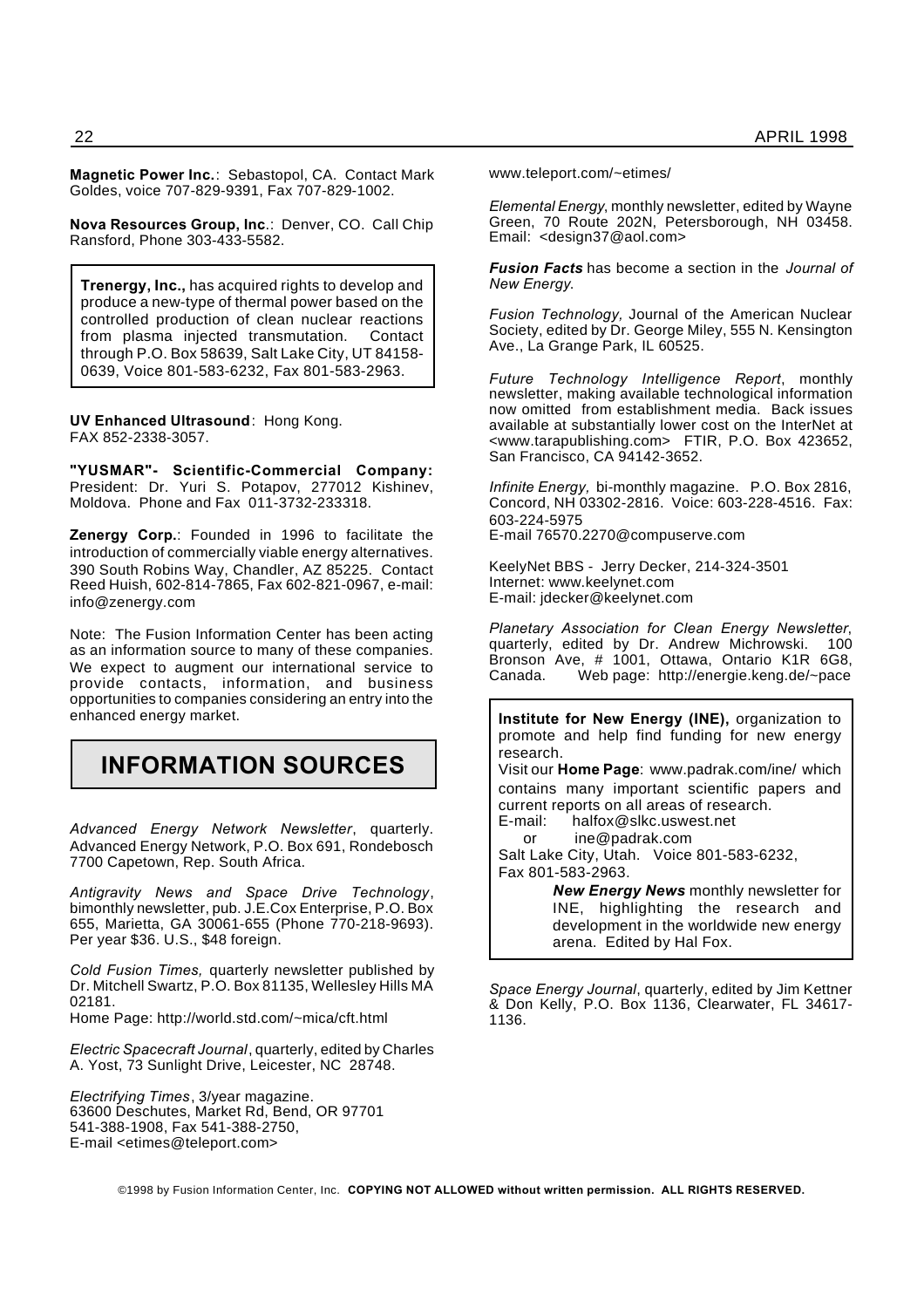*Journal of New Energy***,** quarterly, presenting papers representing the new areas of energy research, leading-edge ideas in the development of new energy technology, and the theories behind them. Published by the Fusion Information Center, Inc. Editor: Hal Fox. P.O. Box 58639, Salt Lake City, UT 84158-0639. Voice 801-583-6232, Fax 801-583-2963 <halfox@slkc.uswest.net>

New listings will be added as information is received. Send information to *NEN*, P.O. Box 58639, Salt Lake City, UT, 84158.

#### ADVERTISEMENT ADVERTISEMENT

#### **EASY MONEY**

I am offering a reward of \$1000.00 (US) to the first person, who can provide their original equation(s) and mathematical proof, for **each** of the items 1 to 5. 6 and 7 are in verbiage format. 6. From a legitimate morphological format acceptable. 7. from any proof out of Einstein's papers or bonifides. No other verbiage, absurdities or speculations permitted.

1. Push Gravity (more than two masses involved) and Push (force comes from way out in space) Inertia, i.e., shielding effect causality.

A. I have the proofs which says they cannot exist. Explain tides, that the force effect varies as the inverse square root, etc. [g<sub>n</sub>, varies from the center of the Earth to the center of the body near the surface and tides upset same (experimental proof), yet shielding effect remains constant.]

2. Whole numbers in Base 10 (duodecimal or what is now commonly used), answers to Fermat's Last Theorem.

3. Zero-point Energy in the cgs system.

A. ZPE can only be shown in the mks system as it requires "permeability and permittivity of vacuum"' to be used, which are **just a number, a constant of proportionality**, due to the system change, i.e., cgs to mks. They can be eliminated and mks changed back to a singular system besides.

4. Gravity waves in cgs or mks system.

A. G can be likewise be eliminated, as it too is a constant of proportionality, in either system. No G, no gravity waves. The mass(es) in Newton's Equation, and all current "m" in equations, is/are **energy** mass, not gravitational, or "inertia" mass, which can be energy mass or weight. Furthermore, using the **second** possible system, **the gravity mass (effect) system**, likewise eliminates the usage of G, as it is not required in same.

B. The actual gravity pull effect equation is M = r²k. k is one numerical value. In the energy mass system it includes G, and in the gravity mass system, excludes G.

5. That what are called "Maxwell's Equations for light" are his original ones.

A. Maxwell failed. The current equations are Oliver Heaviside's and those have been updated besides. Neither one proved that the ratio of the e.m.u. to the e.s.u. was the speed of light, rather **than just a number.**. It is inverted besides. t/l not l/t. In Minkowski "space-time" it is just a number, a ratio.

6. More than three forces, Gravity, Electric and Magnetic.

A. From the morphological process, no others can exist.

B. Proof that the "strong" nuclear force is actually the force of gravity.

7. That A. Einstein ever spoke or wrote that, "Mass increases with speed/velocity."

A. He said, wrote or implied it is/was, "The apparent measured mass increases with velocity." Velocity is a **vector**, speed is scalar and not relative. Go read Webster's.

Send a **separate** self addressed and stamped envelope for **each** challenge or my proof of the ones if you wish to see same first. If you wish to challenge same, the applicable rules and my proof (7. excluded) will be sent automatically.

Bert Schreiber 4519 Holly St. Bellaire, TX 77401-5802 (713)661-4608